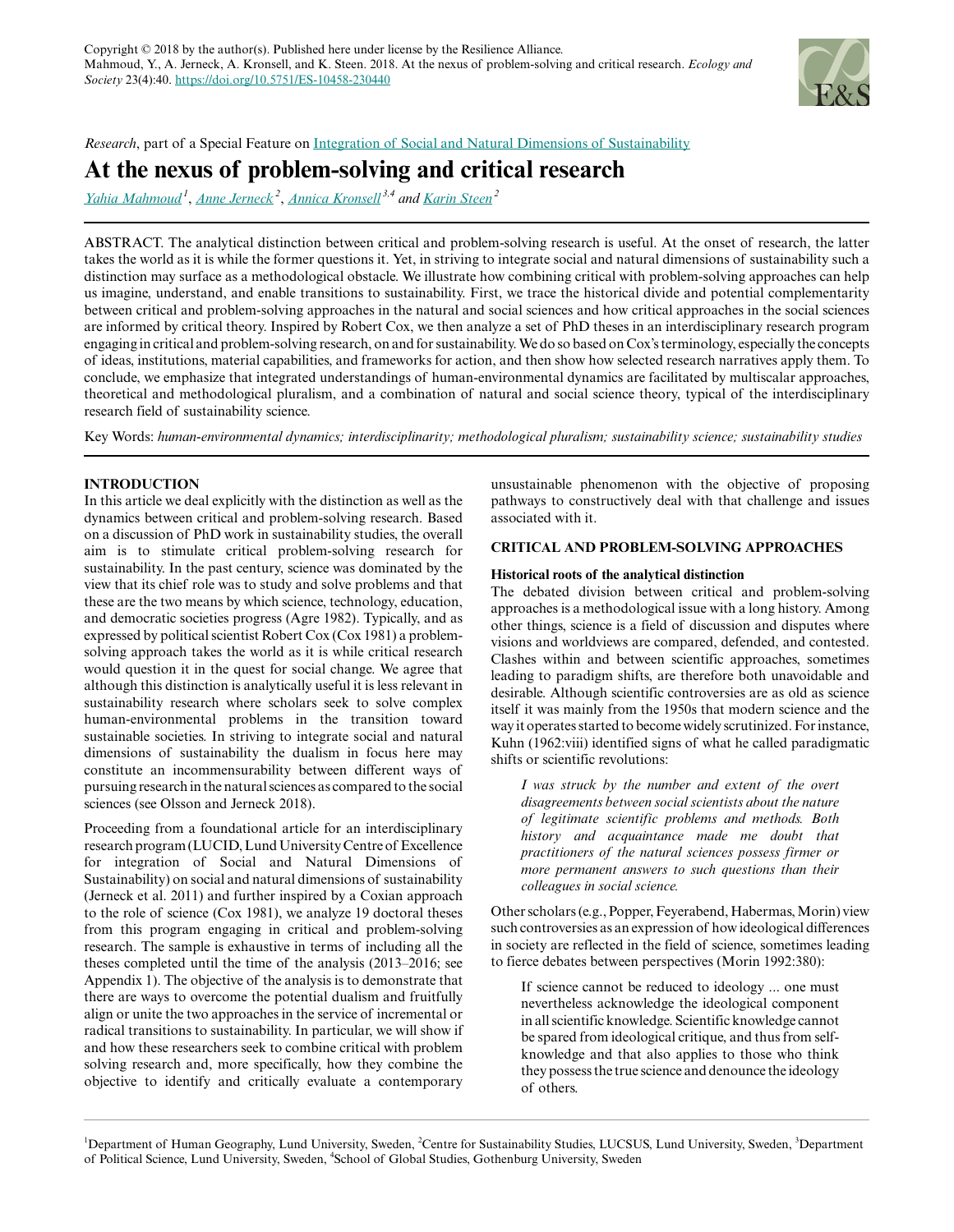To exemplify, we refer to the critique against the grand narratives of social change and development that have dominated science since the Enlightenment (such as Marxism), and to the rise of competing but more partial theories and narratives from the 1950s (such as modernization theory, structuralism, etc). Here "newer" voices made their worldview and interests in equality, identity, power, and social inclusion paramount (e.g., Habermas and Ben-Habib 1981, Lyotard 1984, Foucault 2012). Besides the scale of the narrative, there is a dispute about the role of science in social life. Should science merely be an instrument serving specific needs defined by social actors? Or should it be a means for experiment and reflection opening up for radical ways to understand social life? Should society be seen as one unit, as a whole, or is it better understood in fragments, in parts? Depending on their approach to these (and other) questions, contemporary scientists will, explicitly or implicitly, position themselves or be positioned in that scientific field of disputes. In their effort to tackle the friction between critical and problem-solving research, the theses that we analyze in this study will offer new insights on how a new generation of researchers handle such questions.

# **Cox on the analytical distinction**

Our research is inspired by arguments raised by Robert Cox (1981) in the article *Social forces, States and World orders: Beyond International Relations Theory*. Cox builds on a historical tradition from Braudel and Gramsci wherein scholars seek to understand the past and the present for the purpose of bringing about social change aimed at a new antihegemonic world order, preferably emerging from the bottom of civil society (see Brincat 2016). According to Cox a theory always involves a perspective; it is always for someone and for some purpose. In that respect he echoes Max Horkheimer's well-known view from the 1930s (Horkheimer 1972) that theories about society always include political motives. Further, Cox argues that there is no such thing as a theory in itself divorced from a standpoint in space and time (Cox 1981). In line with that, theory can serve two distinct objectives; it can be a problem-solving guide defined within the confines of a specific perspective, or be used to reflect upon the nature of that perspective itself. The first objective is associated with a problem-solving approach while the second objective is associated with critical theory. Whereas problem solving is mainly associated with a consensus view of society, critical theory argues that social conflicts entail the potential for change and transformation (Jones et al. 2011). As a special contribution to critical theory, and of importance for the focus here on transboundary human-environmental issues, Cox underlines that critical scholars need to take a multiscalar approach thus engaging with both global and local scales (see Brincat 2016).

The problem-solving approach tries to find solutions that do not disturb (or disturb the least) the prevailing socioeconomic order while critical theory is willing, if necessary, to question the prevailing order, often from a normative perspective. In this sense, the problem-solving approach is ahistorical because it does not concern itself with the origins and nature of the conditions that created the present social order (and its problems). It is also apolitical, not seeing problems as political in need of political recognition, representation, and action. Methodologically, problem-solving research is concerned with verification. It seeks to fill data into gaps in given frameworks or identify a puzzle where each added piece will serve to improve efficiency or reduce

uncertainty (Gherardi and Turner 2002). In opposition, a critical theory approach always takes its starting point in the historical context that it attempts to both study and change. As a further contrast, critical research is more associated with discovery, be it of new (or hidden) social relations or of new, unexpected, and less obvious aspects of a particular phenomenon thus often requiring a reinterpretation or reframing of social reality (Gherardi and Turner 2002).

To take a bold example with reference to neoclassical economics versus economic history, we could apply Cox's distinction by saying that economics is a problem-solving and allegedly more parsimonious discipline that assumes a society striving for actions and policies that promote economic equilibrium. In contrast, economic history, and economic sociology, would take a comprehensive, long-term, and often more conflict-oriented and critical approach to the social and political role of the economy or its parameters (Granovetter 2017). Following upon its recognition of historical conditions and processes, critical research will often, if needed, deal with the problems at hand, such as the sustainability challenges that we face here, by considering how they interact with persistent social problems and thus also be open to fundamental social change (Jerneck et al. 2011).

# **Problem-solving and critical approaches in the natural sciences**

Scholars who are firmly grounded in the natural sciences may in an effort to study sustainability challenges tend to explain social and political processes using problem solving theories derived from the natural sciences, such as resilience theory, which is central in ecology (Scheffer 2009). But as Olsson et al. (2015) show it becomes problematic when resilience is imported into the social sciences where it appeals to some while at the same time stirring up old dust and methodological resistance from others (Joseph 2013). Some social scientists tend to portray the natural sciences as if they were operating exclusively under positivist paradigms that strive for scientific objectivity, reduced uncertainty, and scientific agreement (see Moses and Knutsen 2012). Similarly, much social science research is positivist, postpositivist, problem solving, or critical, but obviously not always informed by critical theory (see Moses and Knutsen 2012). Positivism as a scientific position goes back to Francis Bacon and August Comte maintaining that researchers can study the world in terms of its regularities and thus arrive at general rules. Based on scientific methods, researchers detect, observe, and analyze empirical data and thereby reveal how nature and society operate (e.g., Hay 2002, Moses and Knutsen 2012). The most convenient interdisciplinary collaboration may therefore be between social and natural scientists who adhere to a problem-solving approach. For example, actor-based models can attract collaborations between ecological modellers and mainstream economists because they both rely on basic assumptions of what drives behavior: economic choice, interests, and preferences in neoclassical economics, and selfish genes in evolutionary biology. Although this may result in an interdisciplinary match, it does not necessarily engage with critical approaches and only exemplifies one way in which social and natural science models can work together.

It can also be argued that when social scientists label natural science research as problem-solving research they may actually misrepresent it. If one of the hallmarks of critical approaches is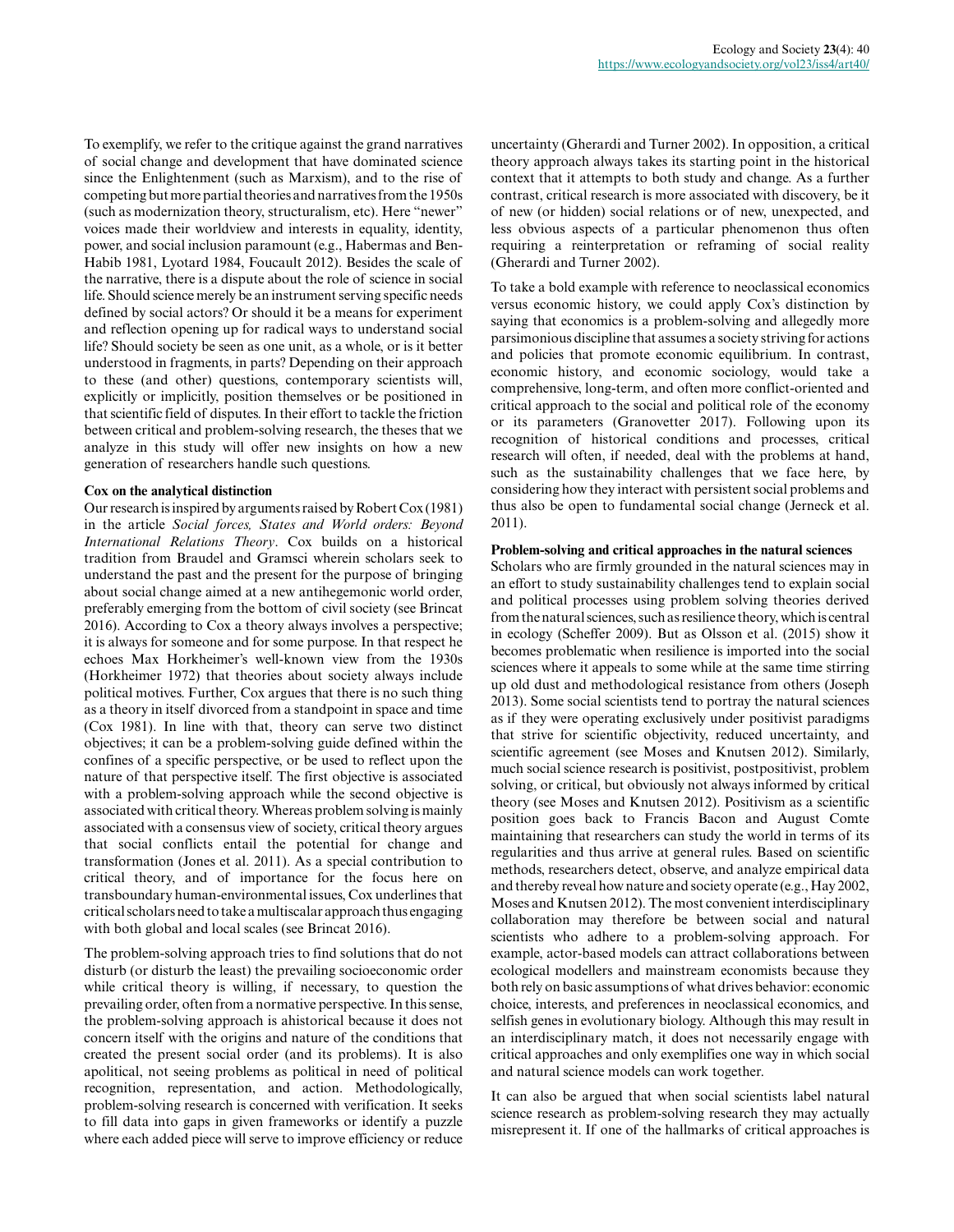to recognize that knowledge is situated and thus variable, then categorically labelling the natural sciences as problem solving is doubtful. For example, depending on theory and the method of observation we would think that electro-magnetic radiation behaves as either a wave or a particle (photon). This underscores the role of the observer as a participant in bringing forth seemingly opposing aspects of reality. Obviously, different interpretations of reality coexist also in the natural sciences to be called upon in different contexts depending on purpose or need. To briefly illustrate this, the application of classical Newtonian mechanics is vital for understanding orbital trajectories, while quantum mechanics explicitly invokes the role of observer agency for probing the fabric of matter.

A topic more relevant to sustainability would be humanenvironmental impacts of and social response to climate change, land use change, biodiversity loss, and water scarcity. Conventionally, predictive theories operate in a reductionist mode where their value is judged by clarity, simplicity, and fruitfulness (Khagram et al. 2010), or what others call parsimony (Hay 2002), and where the expected outcome is to reduce uncertainty and seek scientific agreement. Though predictive models have value, the acknowledgement of uncertainty regarding the future of the Earth's ecosystems and societies means that exploratory modeling approaches have now gained currency amongst natural scientists. Such frameworks often use different climate and land use models (uncertainty in model formulation) that are driven by multiple scenarios with contrasting assumptions about the economy/ society and climate. In this so-called deep uncertainty, emphasis is placed on structured analyses of outputs across multiple outcomes. In situations and under conditions where agreement is impossible, these approaches capitalize on future indeterminacy in developing policy insights for societal adaptation. It can be argued that these approaches maintain a problem-solving ambition in that they either use models originally developed for predictive purposes or identify invariant outcomes across a range of scenarios to anchor policy decisions, or both. Meanwhile, they represent valuable natural science knowledge.

In contrast, domestication of perennial grain is a clear example of critical natural science research. The dominance of annual crops is the root cause of agricultural unsustainability causing huge losses of soil, nutrients, and carbon because of the need to replant every year (Crews et al. 2014). An obvious problem solving approach would be to replace annual grains with perennials. But domestication and breeding of perennial grain crops is a costly long-term project and for several reasons it is at odds with the interest of the seed industry. Conventional plant breeding has thus ignored this opportunity. Theoretically it has argued that perennial grasses cannot be domesticated because they do not allocate sufficient energy for the development of large seeds; and politically it has been less plausible because of a rapid shift from public to private plant breeding (Price 1999). Nevertheless, a few visionary scholars started a still ongoing project to domesticate and breed perennial grains (Cox et al. 2006, Baker 2017). Doing so, they did not take the world as it is but went against not only theoretical conventional wisdom and the logic of dominant trends in plant breeding but also the interest of the seed industry. In case of success their findings will imply a fundamental socialecological change in and of agriculture.

### **Problem solving and critical approaches in the social sciences**

The engagement of scientific reasoning to the understanding of social life and its problems can be traced back to the 14th century (e.g., Ibn Khaldun) and the classical Greeks (see McCarthy 2003). But for the purposes of this article the birth of modern sociology in the late 19th century is a good landmark for the analysis of science as a tool to solve social problems. Strongly inspired by positions such as Saint Simon's faith in science as a means to regenerate society (comte de Saint-Simon 1975), these early sociologists took a broad approach to social change. The methodological approach used by Auguste Comte and early sociologists was very similar to that used in the natural sciences but did not go uncriticized. Parts of Marx's work, for instance, were devoted to the critique of this perspective, its origins, and its social consequences (see McCarthy 1991). In a similar manner, other sociologists such as Durkheim, Weber, Tönnies, and Parssons, drew a sharp line between social and natural phenomena (see Ritzer and Stepnisky 2017). However, the dichotomies in these discussions went beyond the natural versus the social and included among others: empirical vs. theoretical, macro vs. micro, and qualitative vs. quantitative. By the end of the 1960s, social research was increasingly employed by governments and businesses alike. New types of social research methods were developed to deal with both new and old problems, but most of the above mentioned dichotomies still stay (and probably will stay) alive although shifting in importance. The growing political pressure to gear research toward practical goals in order to meet national or industrial needs defined by governments (see Hammersley 1995, Featherman and Vinovskis 2009) will push other dichotomies to the fore, such as applied vs. basic, or problem-solving vs critical. The political turn created conditions for an expansion of more pragmatic and problemcentered social research. However, soon and as a reaction to this problem-solving direction in the social sciences, new critical approaches emerged.

Critical theory starts from a meta-theoretical approach to knowledge and society, and thus provides guidelines for how to deal with ethical aspects, ideological dimensions, and political considerations in social research (Alvesson and Sköldberg 2017). Rooted in Marxism and inspired by socio-philosophical thinking, its mission is not only to understand the human condition in a social and historical context, but also to improve it, much like in development and sustainability science. Critical theory has both a narrow and a wider meaning in the social sciences. Originally associated with philosophers and social theorists in the Western European tradition of the Frankfurt school (Horkheimer, Adorno, Marcuse, Habermas), it broadened lately to include feminist theory, postdevelopment theory, race and postcolonial theory, and poststructural theories (Kincheloe and McLaren 2002).

Critical theory is concerned with how people are constrained by society. Starting from an understanding of politics that goes beyond government and state (Hay 2002) it aims at liberating people from all sorts of power relations (Hay 2002) and freeing them from repressive ideologies, institutions, and structures (Alvesson and Sköldberg 2017). In doing so, it seeks to identify social forces that circumscribe or prevent freedom; expose how we are constrained by ideas, interests, or institutions; and inform political action through explanation and meaning making (Denzin and Lincoln 2005).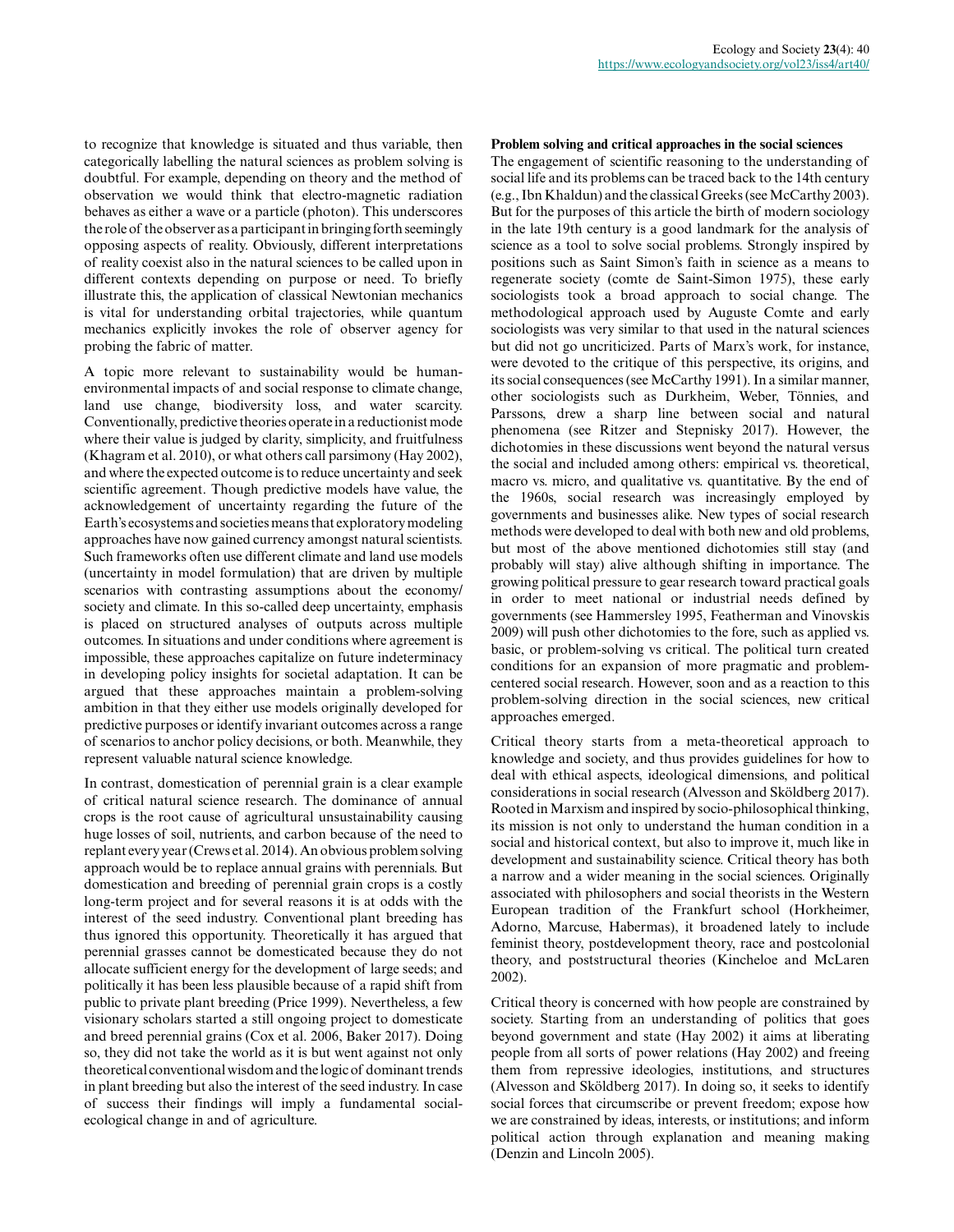Following Habermas (1971), the role of (critical) research and researchers would be to influence political decisions, guide social processes, and/or initiate public processes of self-reflection. This could possibly also be the mission of problem-solving research. Researchers who explicitly apply a critical approach must consider the social and historical context and the practical character of social knowledge, thereby taking into account the preresearch knowledge that citizens and social agents already possess (see Bohman 2016). Following that perspective, the role of the researcher is neither to be an outside observer nor a full participant but to take a reflexive stance that allows criticism without claiming epistemic superiority (Bohman 2016). The researcher may start from a critical standpoint where s/he is informed by multiple theories and ideas about potential political pathways, policies, and programs while at the same time being open to empirical conditions and the diversity of needs in society (Alvesson and Sköldberg 2017).

To understand how values enter into and affect research requires reflexivity: how did we design and pursue research and what is our role and position in that process? According to critical theory, facts cannot be separated from values and facts are therefore not value neutral (May 2011). Also, the role of research is not first and foremost to discover or gather facts but to gain a profound understanding of society that can inform actions with a potential to change social reality (Ragin and Amoroso 2010). The role of theory and interpretation in critical theory is here to both diagnose and inform change (Wright 2010, May 2011). Again, as partially observed by  $Cox^{[1]}$  and as we ultimately claim, fruitful problem-solving social research is by nature critical. To exemplify, critical theory could help identify and locate conditions and processes of domination, inequality, oppression, subordination, or other forms of "un-freedom" (see Sen 1999). We can start by combining a normative with an empirical perspective, and seek to realize forms of democracy where none exist (Bohman 2016) or where democratic institutions are threatened, such as perhaps in illiberal democracy. In practice, we can try to combine a macrosociological view of society and social processes with a microsociological study of agents and their activities and cognition (Bohman 2016) such as done, for example, in field theory (see Olsson and Jerneck 2018 in this Special Feature). To refer back to our focus on sustainability we could diagnose agricultural modernization from a human-environmental perspective and then draw on Eric Olin Wright (2010) and his emancipatory social science to investigate the desirability, viability, and achievability of alternatives, such as agroecology (Isgren 2018). Or we could diagnose the use of biofuels in the transport sector and evaluate its desirability, viability, and achievability in relation to other alternatives (Harnesk 2018).

To sum up so far, we see that the divide between problem-solving and critical research is not clear-cut because its relevance is determined by the aim and nature of research. For those investigating broad issues such as the role of science in society, the distinction is almost always unavoidable, while for others dealing with, for instance, concrete issues such as the management of natural resources in a specific context, the distinction is rarely relevant. The analysis of the theses, starting below, will relate, directly or indirectly, to these debates while also paying special attention to how the tension between the two research modes can be resolved.

# **THE ANALYSIS**

# **Our method**

Departing from Cox (Cox 1981) we developed a template to analyze and categorize the 19 doctoral theses in our sample. Initially, we tested more of his terminology, including parts and whole, but in the end, we mainly found his use of concepts such as "ideas, institutions, material capabilities" and "frameworks for action" to be productive for describing and interpreting critical and problem-solving research in the field of sustainability. After reading the theses we agreed on how each thesis reflects the configurations in the template and to what extent it is problem solving and/or critical. We then enriched the selected concepts in the table through a closer reading of the theses and by relating them to core conceptual models in the interdisciplinary research program within which the theses emerged (see Jerneck et al. 2011). To advance the analysis further, we plotted the core ideas in each thesis against different dimensions of justice and pathways to sustainability (Figs. 3 and 4 in Jerneck et al. 2011) and then discussed how the theses cluster around certain dimensions illustrated by these figures. Based on the analysis we plotted the theses in the three-category-triangles illustrating the arguments of this article. Our approach will become clearer when we embark on the analysis.

# **Theoretical starting points in sustainability research**

Although grand narratives and comprehensive theories may provide overall frameworks for critical analysis they do not necessarily ensure enough explanatory power for the phenomena we seek to understand (see Bohman 2016). For that we need middle-range theories to cover delineated empirical or social domains or aspects of social phenomena as well as methods and techniques that capture relevant types of material (Merton 1949). Hence, researchers in sustainability research who use, for example, a political ecology frame (Islar 2013, Krause 2013, Andersson 2014, Nastar 2014) or an emancipatory social science frame such as that inspired by Eric Olin Wright (Wright 2010, Harnesk 2018, Isgren 2018) need to engage with middle-range theories as do also those applying a multilevel framework (Geels 2010, Nastar 2014). This will (and need) to combine theories and methods is reflected in sustainability research and sustainability science (Shahadu 2016) where a typical research design could be a mixed-methods approach with a case study based on repeated on-site fieldwork involving document analysis, focus groups, interviews, narrative walks, observations, photos, and an array of participatory methods. The theoretical and methodological pluralism reveals in itself that the researcher recognizes the contingent character of the study object. In accepting reality as fluid rather than fixed, "critical theory must continually adjust its concepts to the changing object it seeks to understand and explain" (Cox 1981:129).

Rather than starting from one's own theoretical standpoint or perspective, one possible theoretical starting point in sustainability research is instead to take another's theoretical standpoint or practical activity as the point of departure. This approach, known as "immanent" (internal) critique is a method of argumentation and a foundation for knowledge claims that aligns well with critical realism and the idea that there is no neutral standpoint from which to ground knowledge claims (Isaksen 2018). Procedurally, one begins by taking a system of thought on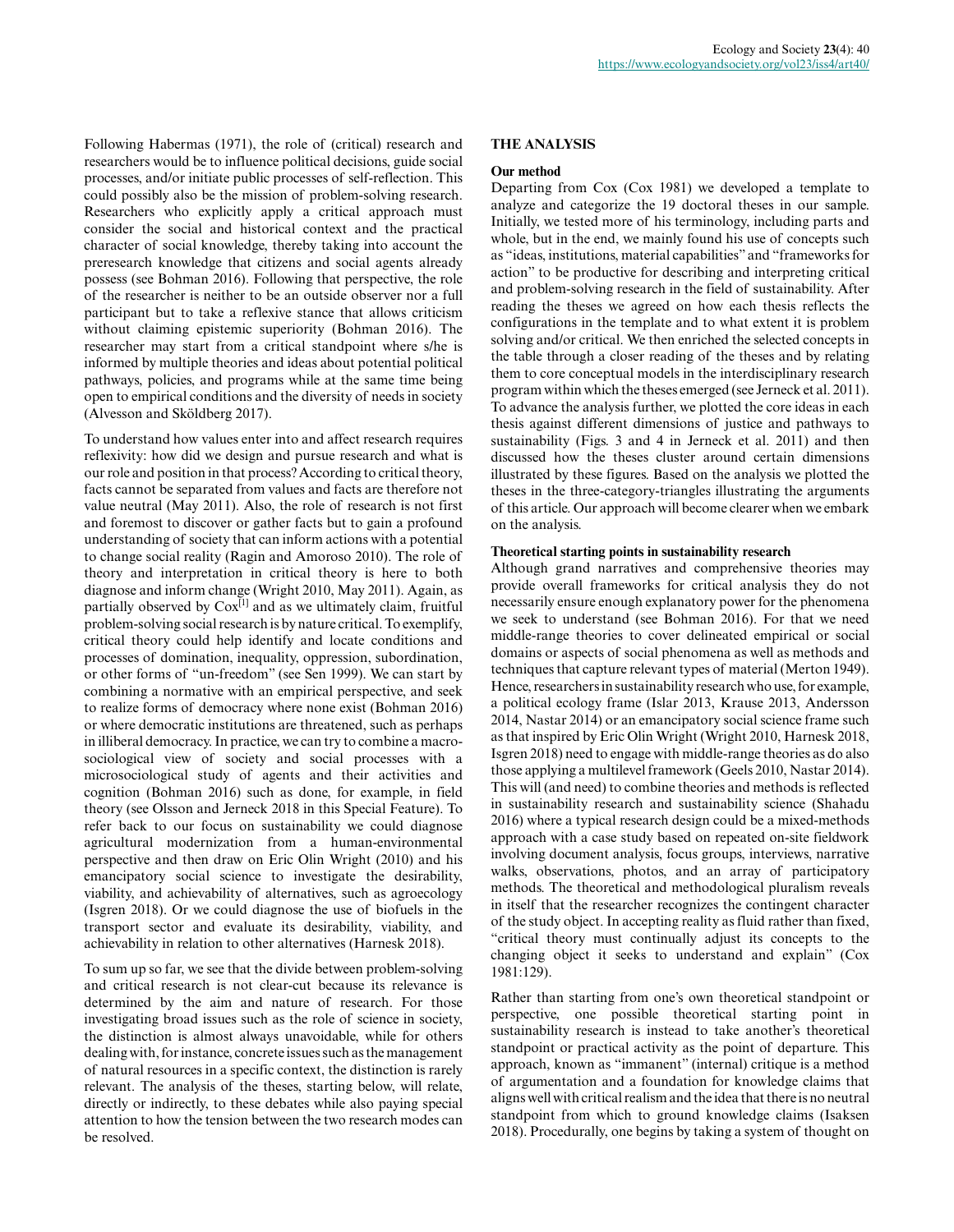its own terms and showing how it contains various internal contradictions in a particular way of thinking or acting. Once these are uncovered, more adequate ways of thinking and acting become necessary to overcome these inadequacies, thus providing the justification for theoretical and practical improvements. Immanent critique provides a method by which the internal connections between competing ideas can be established, and in doing so these ideas can be objectively organized along a continuum from least to most adequate in terms of their theoretical and practical coverage of a given sustainability challenge.

A recent example of the use of immanent critique in sustainability research comes from Boda (2018) who does a systematic assessment of competing coastal management techniques that have been proposed to solve persistent erosion problems in a small coastal community in the U.S. state of Florida. Eventually, in moving from critique to prescription, by applying immanent critique to the "best" idea currently on offer in the case study area, he is able to point toward novel solution strategies that could be rationally shown to overcome the residual tensions contained in the best idea on offer, thus providing constructive insights into how theorization and practical activity in the case context could be further improved.

# **Methodology for studying social change**

The rational and final goal of both critical and problem-solving research is to transform reality, or at least some aspect of it, thus implying a direction and degree of social change, be it through incremental reform for increased diversity/redundancy or effectiveness, or through more radical social change such as emancipation, empowerment, or liberation. There can be differences in magnitude, scale, or time perspective, referring to how acute the problem is considered to be, or what it takes to understand, solve, or manage it. In pursuit of such social change, critical theory advocates interdisciplinary perspectives and a dialectic approach constantly combining theoretical reflection with empirical grounding (Ramsey 2000). This, again, speaks for pluralism in research and practice. If we propose that sustainability studies/science strive to combine critical with problem-solving research in various ways and degrees we also need to examine if and how that is done, and test it, as we do here on 19 purposefully selected theses from an interdisciplinary research program. Below we describe the specific steps in our analysis.

First, we asked if and how the theses explicitly address the problem-solving/critical theory "divide." We looked for how they understand and deal with the distinction, and if/how they align their work with one of the two approaches or in combination. Then we studied how they use critical theory to identify, what Cox considers to be the historical structures that determine the frameworks for action suggested, both in terms of limits and conditions. In their most abstract form these frameworks reflect the configuration of forces at a given time and space, expressed in ideas that are manifested in institutions and material capabilities. Below, we will show how this plays out. The dynamics of and the hierarchy within and among these forces are neither fixed, nor universal, nor independent of context. If social conditions are characterized by conflicting interests and various forms of asymmetrical power relations then social phenomena

must be interpreted, explained, and challenged in their contemporary and historical context (Jones et al. 2011).

Thus, we explore how early career researchers examine sustainability in terms of ideas, institutions, and material conditions. For that we posed three core questions to the selected PhD theses: how do they identify, analyze, and challenge existing human-environmental power structures; where do they see potentials and mobilization for reform or transformation; and how do they understand change in relation to sustainability goals and transitions?

### **Problem solving and critical perspectives in the theses**

To sum up the overall view of the 19 theses, we categorized four as problem solving, five as critical, and 10 as hybrids. To be sure, this distinction is not clear cut, but rather a matter of degree. Although some of the early career researchers were explicit about their approach, others were not. One author makes it clear by stating that the thesis "explores interactions between society and nature while seeking to combine critical thinking with problem solving research across academic disciplines" (Nastar 2014:8) and then argues that given her focus on water access in the Global South this can be done, by asking "how can we understand" urban water regimes and "what can be done" to tackle the unsustainable nature of their operations, especially in terms of inequality in water distribution (Nastar 2014:1). Another author, studying periurban dynamics in the Global South, has the ambition to "bridge the gap between problem-solving and critical research approaches" (Valencia 2016:24). She states explicitly that this will be done "by using concepts that can contribute to problemsolving, while taking a critical stand to understanding the socioeconomic and political structures that contribute to the constitution of uneven socio-environmental conditions" (Valencia 2016:24). Likewise, in another thesis, the combination is handled in a reflective way by stating: "I repeatedly thought about the usefulness and practical relevance of my work and how it might contribute both to critical understanding and, ultimately, to the solution of a particular social and environmental problem" (Krause 2013:25). The aim in this particular thesis was to provide a critical discussion on enclosure (and the rights of indigenous people) while being problem solving in terms of examining (and developing) market based instruments for forest conservation that include animal species conservation and participatory forest monitoring (Krause 2013).

Most of the research in the selected doctoral theses clearly exemplifies aspects that are central to critical approaches in the construction of scientific narratives. This is seen in how they deal with a particular sustainability challenge such as biodiversity loss, climate change, land-use change, soil degradation or water scarcity, all representing core sustainability challenges. Oftentimes, they do so in relation to distributional issues, be it economic fairness, environmental justice, or social inclusion. We also found that those who are both critical and problem solving more often than not address two sustainability challenges simultaneously such as, for example, water scarcity in the context of climate change or biodiversity loss due to processes of land use change. Further, they address these challenges in the context of persistent social problems such as, for example, social exclusion, poverty, inequality, or marginalization, thus operating at the nexus of new sustainability challenges and old social problems (Figure 1 in Jerneck et al. 2011).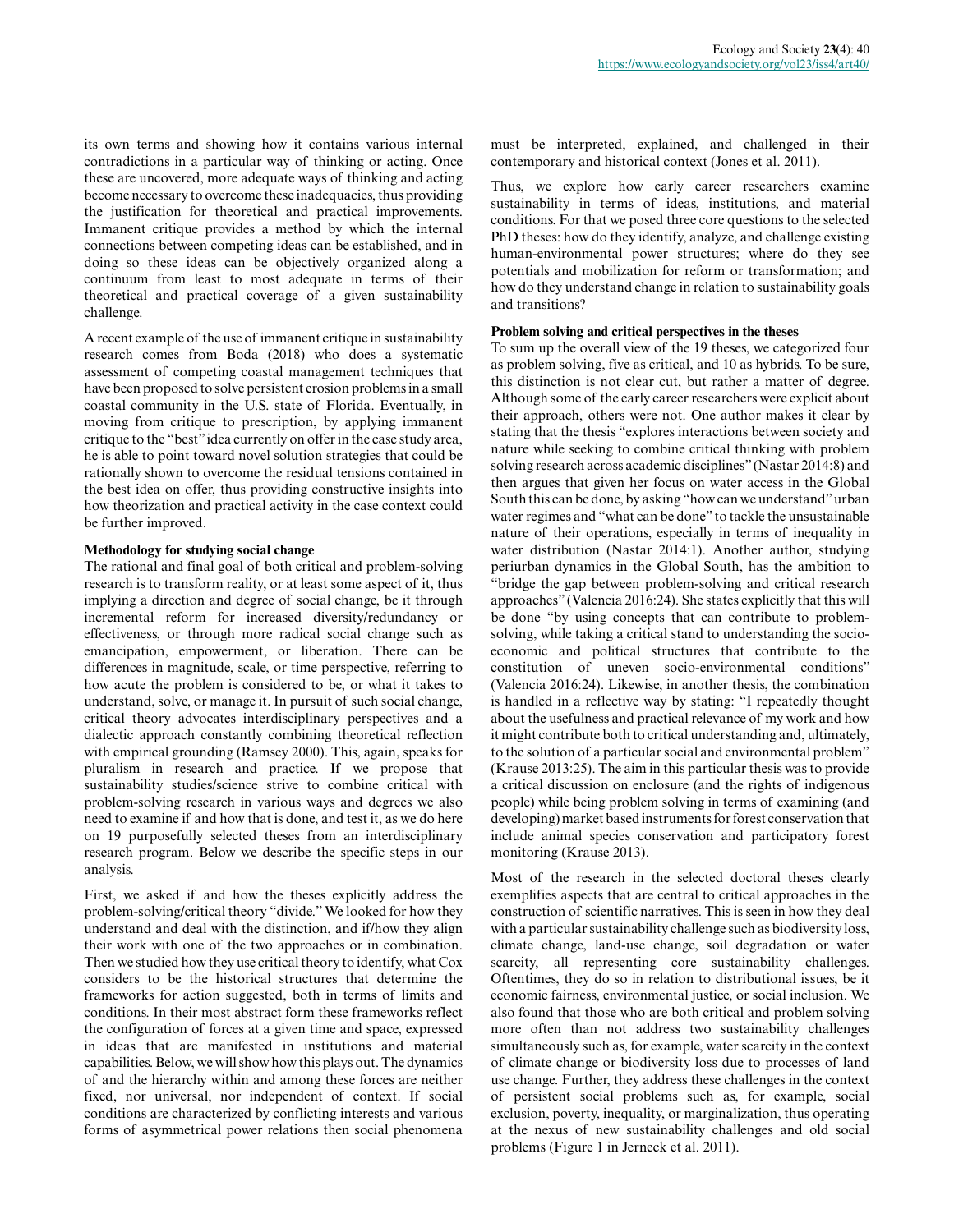# **On critical theory and political ecology**

As argued above, critical perspectives tend to adhere to one of many (older) critical theories in the scientific community or to newer forms of critical theory that have emerged to deal with social relations of capitalism, colonialism, racism, or sexism. Each form comes with its own social aims, language, and priorities. Neo-Marxism would seek to end unequal exchange between center and periphery, postcolonial theory would speak in terms of ending Western hegemony, antiracism would seek ways to end discrimination, and feminism would seek ways to end patriarchy. One of the more recent critical theories, political ecology, would speak in terms of ending local and context specific unequal resource exploitation and, in extension, the ecological debt to the Global South (Warlenius 2017). Political ecology advocates complex analyses of how politics, human agency, and discourses influence both human-environmental interaction and natural resource control and management.

Most of the selected theses, especially those in sustainability science, apply political ecology. Their motivations are the following: "It is known for taking a critical predisposition, where specific urban environmental problems are linked to larger socioeconomic and environmental processes through uneven power relations" (Valencia 2016:23). It can also address global-to-local power dynamics in the search and test of institutional arrangements (such as market instruments) that can potentially promote forest conservation and rural development but which, at the same time, also cause problems in a geographical area with clashing economic and political interests (Krause 2013). Moreover, it can be used to problematize local agricultural development in relation to dominant global food regimes (Andersson 2014).

Political ecology is often used as an overarching umbrella frame that guides "the query and reframing of accepted environmental narratives ... directed via international environment and development discourse" (Islar 2013:33). In the theses it is common, as mentioned above, to supplement it with other theories and concepts often, but not always, originating in or, again, associated with critical theory. A political ecology frame can thus also be combined with theories and concepts associated with mainstream development or sustainability discourses such as capabilities, vulnerability, well-being, etc. (Valencia 2016).

One common way to fulfill the dual critical and problem-solving aim seems to be to start from an overall critical frame to be elaborated with (further) critical theory (feminism, Marxism, socio-nature, etc.) or concepts, often associated with development or sustainability, while at the same time, adhering to a problemsolving orientation that seeks to advance specific solutions to the problem in focus. This fits well with both constructivist (Islar 2013, Hansen 2014, Ramasar 2014) and critical realist perspectives (Krause 2013, Nastar 2014, Valencia 2016) often used in the examined theses.

Next, we will explore if, how, and to what extent the theses are problem-solving. We will also examine if they adhere to critical theory and, as would be expected then, how they study relevant historical structures and power relations. We follow Cox's distinction and seek out ideas, institutions, and material conditions that the authors have identified as relevant in their research.

# **Ideas and institutions**

Besides the omnipresence of sustainable development and sustainability, we found that the theses mainly congregate around the core ideas of conservation, environmental justice, food security, gender equality, power, and resource distribution. Several of those issues relate to dimensions of international, intergenerational, and intersectional justice (see Fig. 3 in Jerneck et al. 2011) and some authors speak of those in terms of equality, fairness, and well-being.

We found that all the selected theses address formal or informal institutions such as norms, rules, values, or ritualized practices and conventions that are located anywhere from the global to the local. To exemplify along the line of scales, they focus on the global institutionalization of capitalism; national institutional arrangements for energy provision, climate governance, environmental governance, water governance, or public-private partnerships; regional institutional arrangements for decarbonization, trade or transports; or local institutional conditions for city planning, grain banks, labor markets, municipal networks, soil improvement, or water provision. Few theses are limited to one scale and, as is typical in sustainability science and sustainability studies, many studies are multiscalar. This is exemplified by one thesis analyzing how global-to-national-to-regional top-down processes drive protected area conservation and heritage status, while studied bottom-up processes focus on everyday livelihoods, individual agency, and collective resistance (Hansen 2014).

However, and to sum up here, we realize that the analysis of ideas and institutions is not sufficient for discerning whether a thesis has a mainly critical or problem solving approach. This takes us to the next step.

#### **Material capabilities**

In the move from idea to materiality we analyzed and categorized the 19 theses based on how they speak of material capabilities. From that, we distilled three main types oriented toward knowledge, natural resources, and organizational capacity (see Fig. 1).



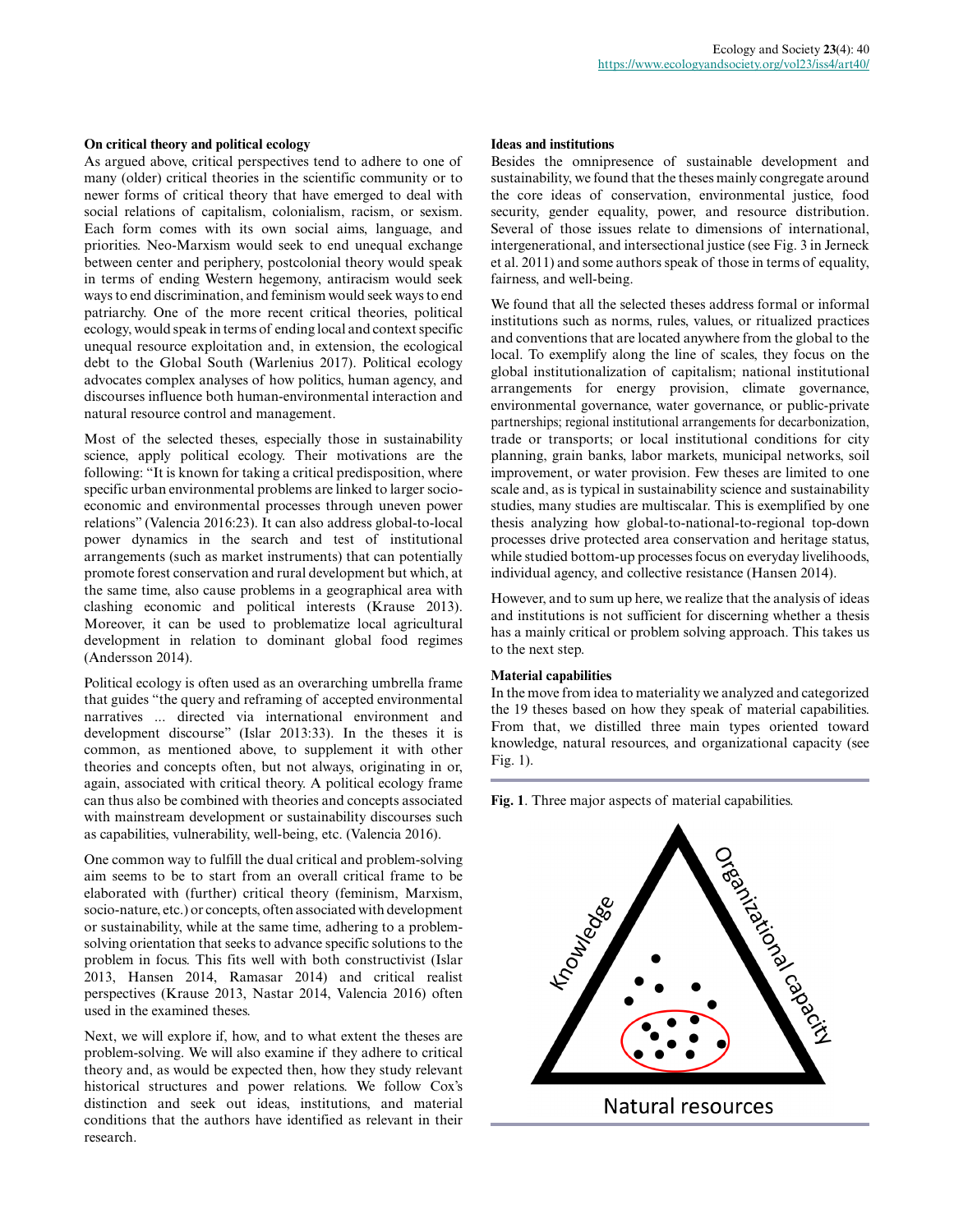In the knowledge type, we include local knowledge, science, and technology; in organizational capacity we include the performance of agencies, corporations, governments, and networks; and in natural resources we include those resources that are associated with biodiversity, land, and water, all of which are directly related to sustainability challenges (Jerneck et al. 2011). Interestingly, we noted that research oriented toward problem solving tends to cluster along the upper sides of the triangle where knowledge meets organizational capacity, whereas the theses that combine critical with problem-solving research tend to be more materially focused given that they are more explicitly driven by a sustainability challenge (König 2018). Hence, they engage with natural resources such as forests, land, soils, water, or several of those in combination while also addressing the two other aspects of the triangle. Configuratively they tend to cluster at the bottom of the triangle, or toward the middle if they also address knowledge and organizational capacity as equally.

# **Combining ideas, institutions, and material capabilities in research narratives**

Below we offer three examples of how a thesis in our sample may weave ideas, institutions, and material capabilities into a sustainability narrative. At the same time, each of the three shows how the researcher seeks to integrate critical theory with problemsolving approaches by navigating between sustainability challenges, persistent social problems, and complex social relations of power. By being concerned with justice and power, as in critical theory (Denzin and Lincoln 2005) they consider social facts "from the point of view of variously situated agents" (Bohman 2016). As illustrated below, that analytical process is facilitated by a series of dialectical and heuristic moves (Abbott 2004).

In her critical analysis, Cheryl Sjöström (2015) centers on the global food system as an entry point, using the idea of food security for smallholder farmers as the core of her analysis, and the Millennium Villages Project as an idealized form of assistance to eradicate poverty, first locally, and then globally. She reveals the different forces involved in shaping the global discourse on food insecurity and identifies the strategies they suggest as a remedy (Sjöström 2015). By closely studying how influential organizations such as the World Bank, the Earth Institute with its Millennium Villages Project, and the World Economic Forum contribute to the discourse on "smallholder farm food insecurity" she uncovers how their ideological and interest-based perspective make them blind to the complexities of the issue. Further, and as an expression of power, she shows that smallholder farmers who produce food for a living and who suffer from hunger and food insecurity are the least influential in shaping the discourse and the strategies it engenders. As regards material capabilities, Sjöström emphasizes the central role of knowledge. She suggests a critical reading of the entire discourse, and salutes alternative discourses around food, food security, and valuation systems of agriculture, whereby the role of power is recognized and embraced as part of social movements seeking the liberation and autonomy of smallholders and the valuation of the biophysical basis of food production as a means to repair and rebuild the food system (Sjöström 2015).

In a similar manner as above, Wim Carton (2016) focuses on the commodification of carbon and uses three policy instruments (the

EU Emissions Trading Scheme, the Flemish Tradable Green Certificate scheme, and Trees for Global Benefits) to elucidate structural explanations to the specific environmental outcomes engendered by market-based climate and energy policy. By recognizing the intricate ways in which social and environmental sustainability are interlinked, he suggests that democratic solutions may in fact entail increased environmental degradation while market-based policies may bring some sort of environmental gains even if they remain socially unjust. Following a long-standing critical tradition situated in a historical materialist philosophy and drawing on Marx, Carton concludes that social and political choices are always made under circumstances inherited from the past, thus indicating some degree of path dependence. The only way to understand why weak climate and energy policies persist is therefore to pay attention to the dynamics of capital accumulation that are materialized in the contemporary social-ecological landscape. According to him, reducing carbon's use-value to a singularity accounting for greenhouse gas emissions transforms the deep social, environmental, and economic crisis we are facing into "a technological problem" that can be managed by "end-of-pipe solutions" (Carton 2016:81), something that will not necessarily bring about sustainability, he argues.

In her thesis on water governance in South Africa, and as our third example, Vasna Ramasar (2014) examines how the politics of scaling can be used to manipulate water access and allocation to the benefit of some social actors at the cost of others. Like Carton above, on carbon commodification, she argues that the hydrosocial landscape is constantly shaped by ecological, economic, and political forces at the nature-society nexus. By studying three formal government decisions (the approval of the construction of the De Hoop Dam, the water service delivery mechanisms in Johannesburg, and the decision to explore hydraulic fracturing in the Karoo) Ramasar shows that in the processes of scaling and rescaling<sup>[2]</sup>, governments and elites succeed in disempowering other actors. For instance, the need for jobs can be perverted to push through projects that lead to socialecological injustices for communities living close to dams as well as for those who are downstream water users. Water as an economic good, she claims, triumphs over water as a human right. From her three selected cases, she concludes that historical patterns of privilege and disadvantage are perpetuated through processes of scaling that jeopardize environmental justice.

As just noticed, it is common in an analysis of humanenvironmental interaction to focus on struggles over resource distribution or conflicts around recognition and representation (Fraser 2010*a, b*) many of which may be associated with sustainability challenges and responses to those, thus often associated with both critical thinking and a solutions orientation. Typical examples would be the resistance against a certain private or public initiative, mechanism or policy pertaining to a particular natural resource, be it a dam, a forest, a land area, a natural reserve, a river, or a public utility such as water. The conflict at hand is often reflected in (and supported by) specific ideas and institutions, such as environmental discourse, legislation, or certain interpretations of the constitution. The role of a thesis in sustainability research engaging with critical theory is thus often to locate the tension between different interests, to identify the contradictions in governance and planning, to uncover power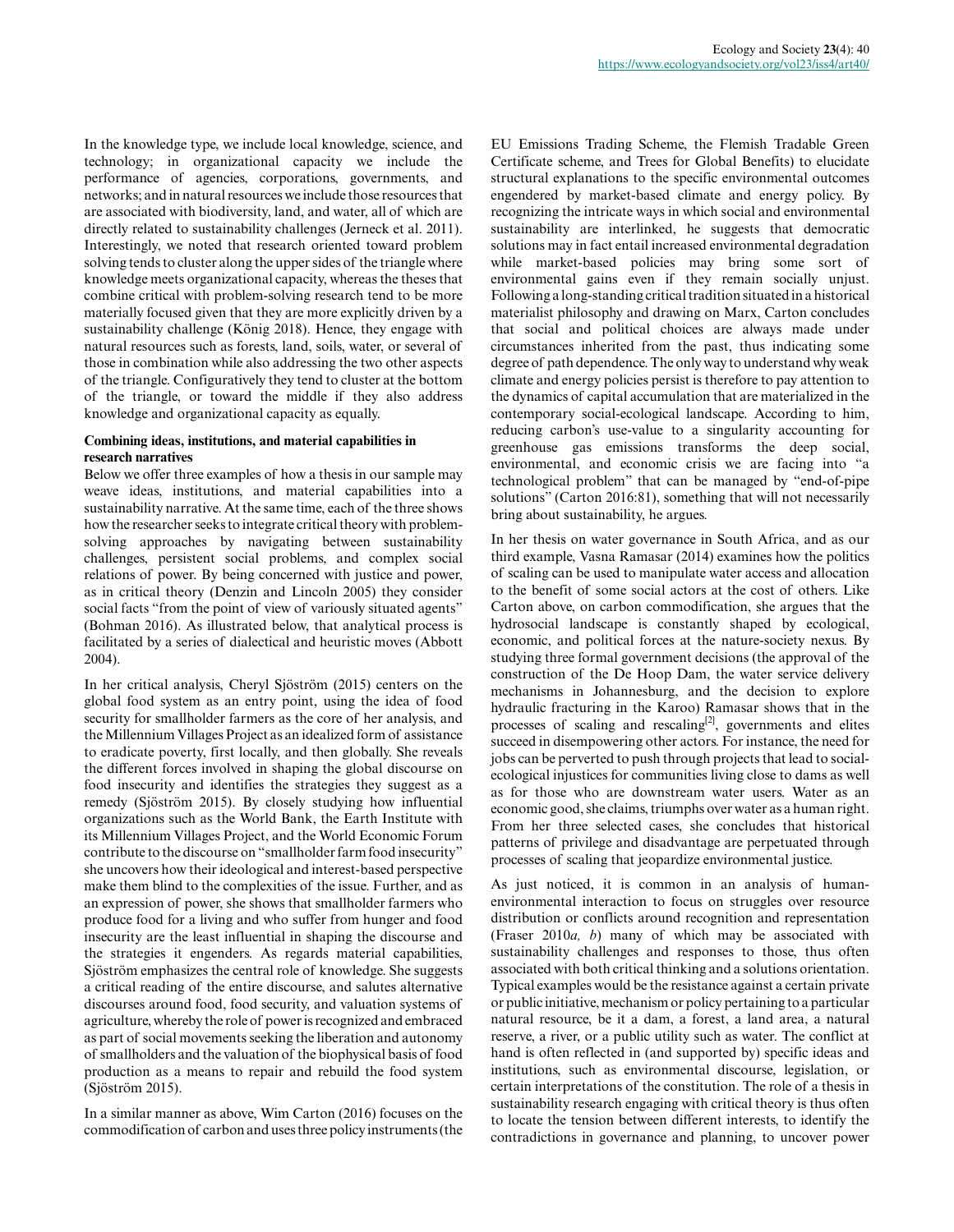asymmetries in the process of reaching social goals, and to understand what is at stake in a particular human-environmental interaction, often involving multiscalar interests. To take an example from the Global South, Melissa Hansen (Hansen 2014:5) in her case on the iSimangaliso Wetland Park in South Africa, studies both distributive and procedural justice when she "interrogates conflicts over conservation space between conservation authorities, and local users and inhabitants," and does so to "provide a more nuanced recognition of the relationship between human and non-human nature." Given that the park is designated by UNESCO as a world heritage site, it also has multiple global to national to local implications.

Like many others, sustainability researchers seek to signal the core message of their work in the thesis title, which, in this case, often alludes to human-environmental dynamics and sustainability conflicts, as seen in *Private Rivers* (Islar 2013), *Buying Conservation* (Krause 2013), *Struggles over Conservation Space* (Hansen 2014), *Caught between Spaces* (Valencia 2016), and *Fictitious Carbon, Fictitious Change* (Carton 2016). Also, subtitles allude to that tension, such as *Territorial Hunger* (Jönsson 2013), *The Rise of Water Struggles in Turkey* (Islar 2013), *The Politics of Environmental Discourse* (Bettini 2013), *The Politics of Food in Agricultural Modernization* (Sjöström 2015), *An Analysis of How Urban Water Regimes in the Global South Reproduce Inequality* (Nastar 2014), and *Scalar Politics in the South African Waterscape* (Ramasar 2014).

To refer back to critical theory, and based on how it is applied in critical approaches above, it is now safe to argue that researchers will use it to reveal subtle forms of social dominance, and to question taken-for-granted assumptions by being skeptical against claims of truth; by recognizing the influence of culture, history, and social position; and by imagining alternatives that destabilize routines and the established order (Alvesson and Sköldberg 2017).

### **On responses to sustainability challenges**

Theory is a way to think abstractly about the world and to speak of it in particular vocabularies. Whereas some see theory as a way to understand and give meaning to things, others see it as an evidence-supported explanation of how things operate and interact (and can become more efficient). Others again, see it as a way to critique and change social reality. If we believe that social life, and even more so human-environment interaction, is not only diverse but also dynamic and complicated, it cannot be explained by only one type of theory. As already observed by Giambattista Vico in the 18th century, the nature of human institutions "should not be thought of in terms of unchanging substances but rather as a continuing creation of new forms" (Cox 1981:132).

The advantage of the problem-solving perspective lies in its ability to reduce research objects to a limited number of variables that can be relatively easy to examine. However, this relative strength rests, oftentimes, upon the false premise that social and political orders are fixed. This assumption is not simply a convenience of method, but an obvious, but often implicit, ideological bias. Problem-solving theories can thus "be represented, in the broader perspective of critical theory, as serving particular national, sectional, or class interests, which are *comfortable within the given order*" (Cox 1981:129, emphasis added). Thus, one must be aware that what may look like a solution to a degrading environment

may instead be a way to maintain a specific social and economic order. In other words, a solution overloaded with political tensions.

At this point, we realize that critical approaches can help pointing out the direction of change and suggest how to change socially and historically constructed conditions toward a particular purpose such as emancipation, empowerment, equality, environmental justice, food security, etc. Finally, we will therefore look at how the theses envision change and how they express the potential for transformation as a key ambition in critical theory, or partial solutions to social change as in problem-solving perspectives.

By being both explanatory and normative, critical theory is equally appropriate for generating empirical descriptions of social context as for suggesting "a practical proposal for social change" (Bohman 2016). To serve its normative and prescriptive purposes, critical theory has an interest in critically scrutinizing and disputing social realities. It does so by taking a dialogic and interpretivist approach to knowledge and knowledge production, or what some may call critical hermeneutics and deliberative discourses (Cox 1981, Denzin and Lincoln 2005). In consequence, we expect critical theory to focus not only on what is but also on what could be thus helping researchers and citizens imagine new ways to "ease human suffering and produce psychological health" (Denzin and Lincoln 2005:308). By applying the methodological tools of deconstructing, decolonizing, or unveiling a research object, critical theory seeks to unmask current conditions and produce fundamental insights and findings that hold the seeds of transformative action (Denzin and Lincoln 2005). In a sustainability context, where the analysis should integrate natural aspects that are independent of power relations, this could be translated to envisioning and imagining more environmentally just and sustainable futures.

In the interdisciplinary research program under scrutiny here, researchers suggested three common types of responses to and modes of governing sustainability challenges that can be used to solve a particular problem: democratization, marketization, and regulation (Jerneck et al. 2011). In the content analysis of the theses, we found that 14 of the 19 theses in our sample relate to one or more of those three responses.

The democratization pathway is often associated with and connected to various forms of collective action. This is often seen by highlighting social mobilization and the importance of vitalizing democratic processes, for example on the basis of alternative knowledge and understandings. Several theses advocate inclusionary politics and do so by applying, or tending to apply, a bottom-up perspective on democracy specified, for example through contentious politics (McAdam et al. 2003, Nastar 2014) or decommodification. The theses that focus on regulation often study and refer to specific policies on conservation, decarbonization, or ownership and property rights. The theses that are concerned more broadly with the inclusion of civil society and social movements in governance and in regulation, often combine elements of regulation and democratization. No thesis dealt strictly with marketization. Rather, if present it was combined with regulation, for example by addressing public-private partnerships, property rights or voluntary certification. Two theses combine all three processes.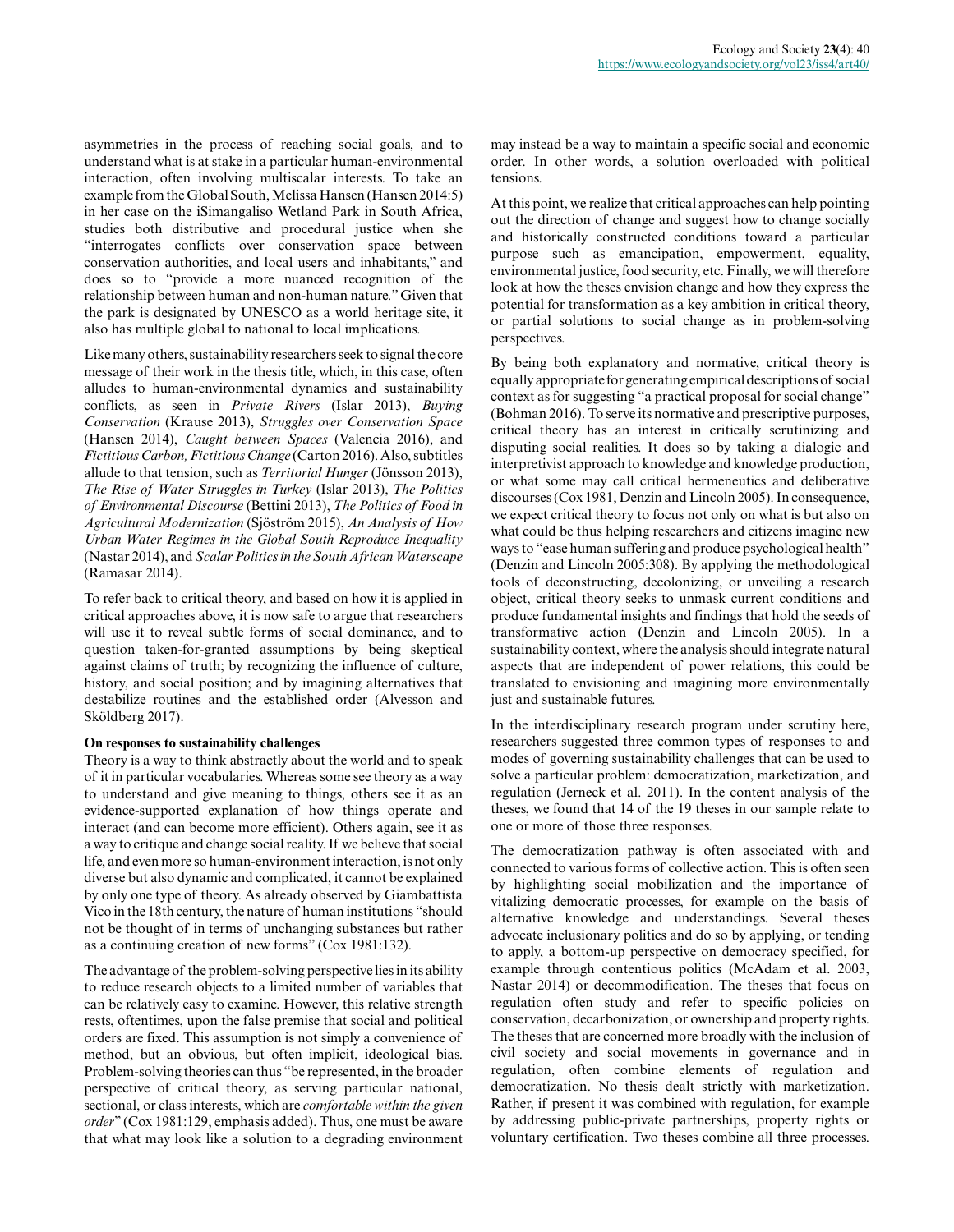One does so through an agency for autonomy perspective, as seen from the point of view of grass-roots in Hansen's case of conservation where strong top-down global-to-national initiatives are met with strong local bottom-up resistance as a reaction against the violation of local norms and rights (Hansen 2014). The other does so through an analysis of the conditions for a decarbonized society addressing not only regulation and marketization but also democratization (Carton 2016).

Both critical theory and problem-solving approaches aim at some type of change ranging from more adaptive or incremental responses to more profound and transformative social change. Interestingly, we observed that many theses have a tendency to refer to social rather than integrated human-environmental change, and many of them do not necessarily problematize the natural resource they engage with from a natural scientific perspective. We argue here that a deeper understanding of the natural resource or environmental condition in question might lead to new and innovative framings, such as the previously given example on the domestication and breed of perennial grains. Innovative framings have oftentimes the capacity to turn the source of a problem into the basis for solutions, such as in the case of turning waste (human urine) into value (fertilizers) in the context of sub-Saharan small-scale agriculture (Andersson 2014). Such reframing is an illustration of what Andrew Abbott calls methods of discovery (Abbott 2004) through the use of a variety of heuristics that can help frame and reframe a problem.

In terms of how to approach and perceive social change, we noted that the authors tended to think in terms of effectiveness, redundancy/diversity, or deeper social transformation as illustrated in Figure 2. Further, we found that transformation, which in itself is a major fundamental process implying both institutional and ideational change (Geels 2010, Granovetter 2017), is more often associated with a critical approach in the theses. In contrast, effectiveness evokes a process of adjustment and change within society as it is, rather than profound change, and is more often associated with increased efficiency within existing social structures. Such change was mainly associated with the theses leaning toward a problem-solving aim (Lund 2013, Hildingsson 2014, Busch 2016). In the multiple calls for resilience it is necessary to allow for or, build in, some redundancy (Low et al. 2002), and when the very existence of specific ecosystems is threatened it is necessary to take (social) diversity into account in the call for increased sustainability. Hence, we included redundancy and diversity along one leg. Below, and based on our analysis, we illustrate different pathways to change.

In sum, and unsurprisingly, the theses fitting the problem-solving category tend to cluster at the top of the triangle between effectiveness and redundancy/diversity, while those that are critically oriented tend to crowd along the base, of transformation, or cluster in the middle if they also address effectiveness and redundancy/diversity. Interestingly, a certain group of theses that succeeded well in integrating problem-solving and critical approaches, tends to cluster in the middle and toward the bottom of the triangle.

# **CONCLUSIONS AND IMPLICATIONS**

The outcome of this exercise illustrates three things. First it shows that all the analyzed theses fulfill the ambition to combine problem-solving and critical approaches, albeit in varying degrees and in varying ways. Second, it shows that empirical experiences of sustainability challenges are multifaceted, and that analytical understandings are interrelated across various theoretical and methodological dimensions and along varying trajectories of social continuity and change. In more detail, it shows how different dimensions of environmental justice relate to various types of social capabilities and material resources and how, in the vocabulary used by Cox, frameworks for action develop to match those dimensions, either to address (or even solve) a particular problem or critically approach certain unsustainable conditions in society, or both. Third, and more importantly, the clustering shows how a certain group of theses succeeds particularly well in integrating the "two cross-cutting approaches" of critical and problem-solving research (Jerneck et al. 2011:73). Based on that, we suggest some criteria for how to position research that aims to strengthen the potential of achieving a feasible combination of the two.

**Fig. 2**. Three pathways toward sustainability indicating the direction of desired change.



#### **Multiscalar approaches and emergence**

We emphasize that a critical problem-solving analysis in sustainability research should be empirically grounded in humanenvironmental realities while taking the causal and constitutive influence of ideas and discourse into account (Hay 2002). With strong awareness of the role of space and time as well as the dynamics of agency and structure, it should consider the local in relation to the global (to be defined in each case) and be open to contingency and emergence. Further, it should show the consequences of scalar analysis. This means that positive solutions and benefits arising from a purely local analysis may not be optimal (or can even be detrimental) at other scales. For instance, Ramasar's reflections on the use of scale as a means to favor some interests over others is an illustration of this condition (Ramasar 2014) and so is Carton's argument that democracy does not always guarantee environmentally sound decisions (Carton 2016). Linking back to Cox (1981) we can state that the concept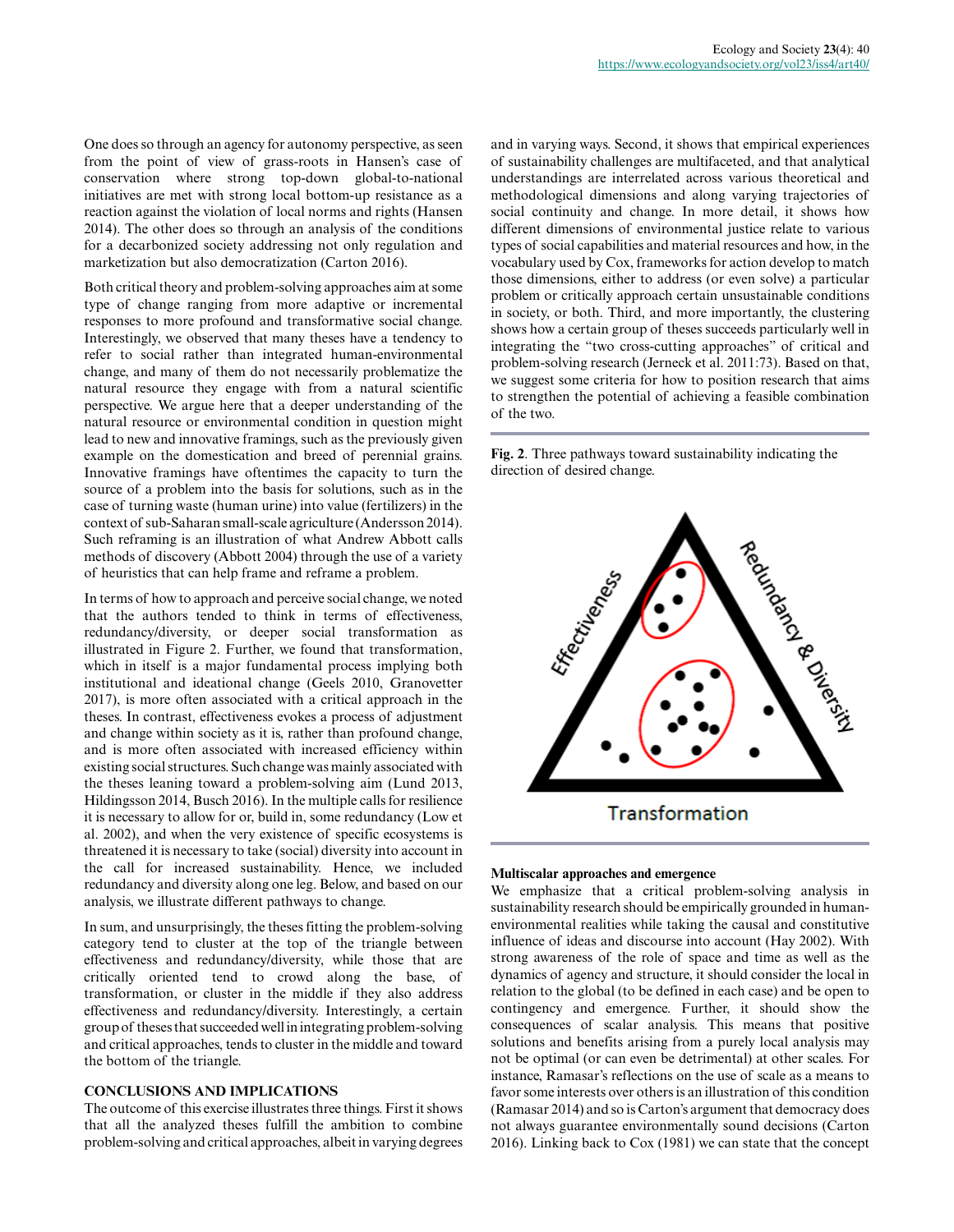of scale was hardly developed as an analytical tool: "the integration of production processes on a transnational scale ... currently plays the formative role in relation to the structure of states and world order that national manufacturing and commercial capital played in the mid-Nineteenth century" (Cox 1981:146).

# **Theoretical and methodological pluralism**

As an interdisciplinary or even transdisciplinary field of research on human-environment interaction, sustainability research, and especially sustainability science, embrace theoretical and methodological pluralism rather than unification (Thorén 2015). Given the complexity of modernity it can be argued that both science and reality will benefit from explanations, interpretations, and meanings rooted in different and complementary or even competing theories and methods. As a whole, interpretations generated via different lenses may contribute a fuller picture of a complex reality in need of transitions toward sustainability. In the political sense, this pluralism may act as a guarantor of a wider inclusion of human-environmental interests and perspectives that affect and are affected by the sustainability challenges in focus here (see also Olsson and Jerneck 2018 in this Special Feature).

# **Social theory for human-environmental change**

It is fruitful in sustainability studies, to take a critical realists or a constructivist position, both of which seem to equally well serve the purpose of combining critical with problem solving research. The ambition to integrate social and natural dimensions of sustainability benefits from a consistent, yet creative, use of social theory as a "guide to the social sphere" that devises questions and strategies to explore it (Denzin and Lincoln 2005:306), and in extension also change it. Social change can here be defined as a problem-solving attempt to search for "possible practical perspectives that knowledgeable and reflective social agents are capable of taking up and employing practically in their social activity" (Bohman 2016).

In most cases, we find that the distinction between problemsolving and critical theory is useful. As correctly observed by Cox, problem-solving approaches try to deal with particular sources of trouble without calling into question the social relationships and institutions where these arise. In contrast, critical theory does not take either the institutions nor ideas or power relations for granted. Quite the opposite, it calls them into question to the point of requiring their transformation or even elimination (Cox 1981).

In this article, we have shown how the analytical elements that we were inspired to adopt from Cox (1981) and then searched for in our investigation are present in the empirical material that we examined. Based on that it is safe to conclude that the research school in sustainability research, that was the object of our study, contributed critical perspectives and social science theory to the endeavor of understanding and tackling sustainability challenges while also addressing the issue of finding and formulating solutions to the problems created in their wake. In all, this is a contribution to sustainability research that we hope will serve as an inspiration for others. In striving to do critical problem-solving research we suggest that researchers aim to position their work toward the middle of the triangle (Fig. 3).

in sustainability studies.



# **Social and natural science theory for human-environmental change**

Beyond that, what is now the way forward? We suggest that researchers with a leaning toward social aspect of sustainability also engage ambitiously with natural science aspects of humanenvironmental dynamics, as done by some in our sample (Krause 2013, Yengoh 2013) and by others in more recent theses in the interdisciplinary research program (Boda 2018, Isgren 2018). Only then, will we be able to reach a fuller understanding of the social and the natural dimensions of sustainability based on the best available knowledge from both the social and the natural sciences.

#### *AUTHOR CONTRIBUTIONS*

 $\overline{\phantom{a}}$ 

Proceeding from the ideas presented in Jerneck et al. 2011, Annica Kronsell initiated the article. Yahia Mahmoud structured the

<sup>[1]</sup> "Critical theory is, of course, not unconcerned with the problems of the real world. Its aims are just as practical as those of problem-solving theory, but it approaches practice from a perspective which transcends that of the existing order, which problem-solving theory takes as its starting point" (Cox 1981:130).

 $^{[2]}$  Scale is a highly disputed concept, but in this context it can be understood as a political outcome emanating from power interactions, specific material processes, and concrete forms of agency. In this sense, scaling and rescaling are the processes through which the modes of governance and regulation involve states and civil societies and their influence on spatial relations are established.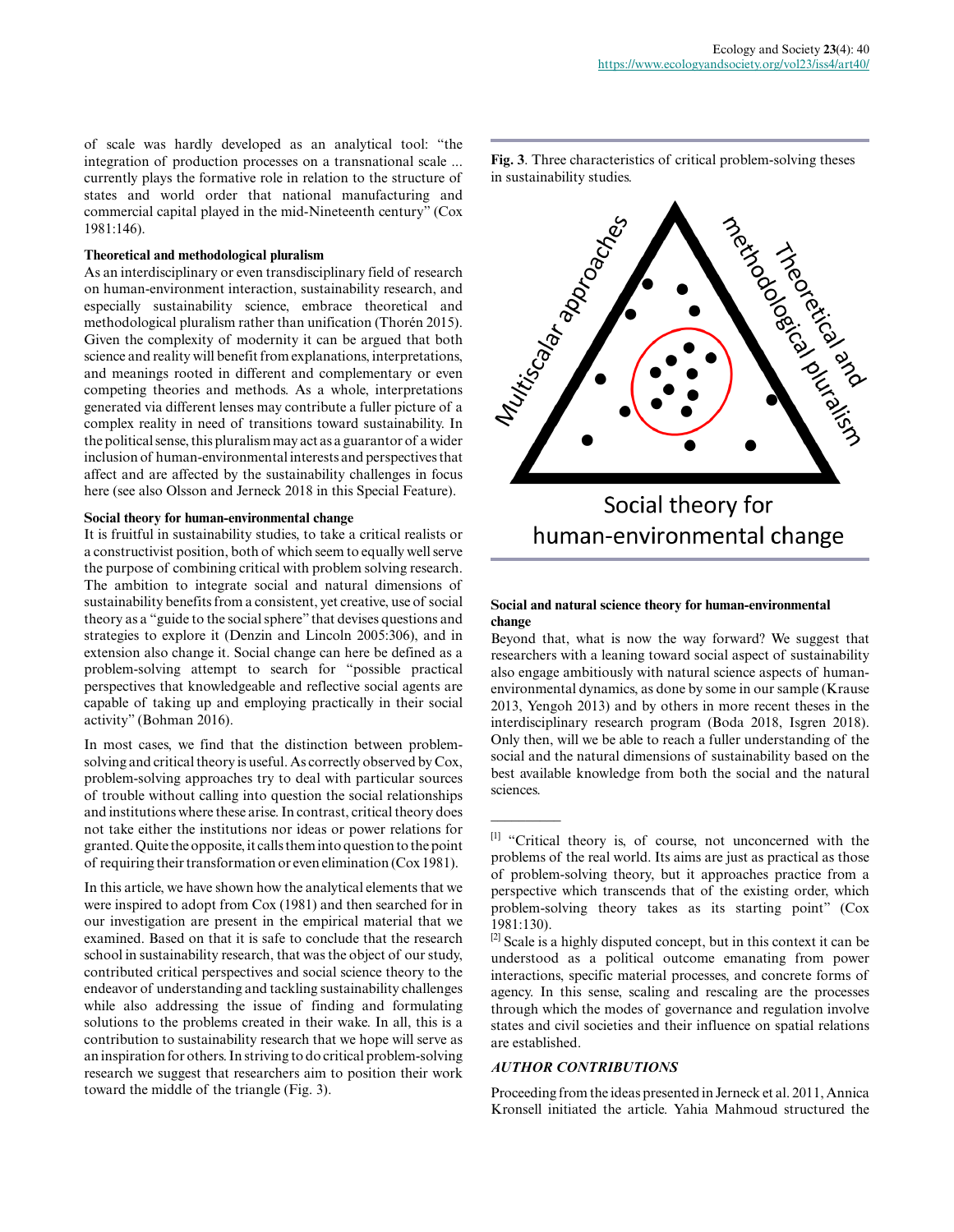analysis of the PhD theses. All authors contributed to the analysis of the theses while Karin Steen took the lead in illustrating it. Yahia Mahmoud and Anne Jerneck took the lead in writing the article. All authors contributed to and commented on the text.

*Responses to this article can be read online at:* [http://www.ecologyandsociety.org/issues/responses.](http://www.ecologyandsociety.org/issues/responses.php/10458) [php/10458](http://www.ecologyandsociety.org/issues/responses.php/10458)

#### **Acknowledgments:**

*The research was undertaken within the interdisciplinary LUCID project (2008-2018) funded by the Swedish Research Council Formas through the Linnaeus grants: Lund University Centre of Excellence for integration of Social and Natural Dimensions of Sustainability (LUCID) (259-2008-1718). We are grateful to LUCID colleagues who commented on early ideas developed in this article and we would like to thank those who commented on earlier versions of this manuscript, especially Chad Boda and Lennart Olsson. We also appreciate constructive critique from two anonymous reviewers.*

#### **LITERATURE CITED**

Abbott, A. 2004. *Methods of discovery: heuristics for the social sciences.* Contemporary Societies series. W.W. Norton & Company, New York, New York, USA.

Agre, G. P. 1982. The concept of problem. *Educational Studies* 13:121-142. [http://dx.doi.org/10.1207/s15326993es1302\\_1](http://dx.doi.org/10.1207%2Fs15326993es1302_1)

Alvesson, M., and K. Sköldberg. 2017. *Reflexive methodology: new vistas for qualitative research.* Sage, London, UK.

Andersson, E. 2014. *Fertile grounds? Collective strategies and the political ecology of soil management in Uganda.* Dissertation. Faculty of Social Sciences, Lund University, Lund, Sweden.

Baker, B. 2017. Can modern agriculture be sustainable? Perennial polyculture holds promise. *BioScience* 67:325-331. [http://dx.doi.](http://dx.doi.org/10.1093%2Fbiosci%2Fbix018) [org/10.1093/biosci/bix018](http://dx.doi.org/10.1093%2Fbiosci%2Fbix018)

Bettini, G. 2013. *Climatised moves-climate-induced migration and the politics of environmental discourse.* Dissertation. LUCSUS, Lund University, Lund, Sweden.

Boda, C. 2018. *The beach beneath the road: sustainable coastal development beyond governance and economics.* Dissertation. LUCSUS, Lund University, Lund, Sweden.

Bohman, J. 2016. Critical theory. *In* E. N. Zalta, editor. *The Stanford encyclopedia of philosophy.* Metaphysics Research Lab, Stanford University, Palo Alto, California, USA.

Brincat, S. 2016. Traditional, problem-solving and critical theory: an analysis of Horkheimer and Cox's setting of the 'critical' divide. *Globalizations* 13:563-577. [http://dx.doi.org/10.1080/147](http://dx.doi.org/10.1080%2F14747731.2015.1130204) [47731.2015.1130204](http://dx.doi.org/10.1080%2F14747731.2015.1130204) 

Busch, H. 2016. *Entangled cities: transnational municipal climate networks and urban governance.* Dissertation. LUCSUS, Lund University, Lund, Sweden.

Carton, W. 2016. *Fictitious carbon, fictitious change?: Environmental implications of the commodification of carbon.* Dissertation. Faculty of Social Sciences, Lund University, Lund, Sweden.

comte de Saint-Simon, H. 1975. *Henri Saint-Simon (1760-1825): selected writings on science, industry, and social organisation.* Taylor & Francis, Abingdon, UK.

Cox, R. W. 1981. Social forces, states and world orders: beyond international relations theory. *Millennium* 10:126-155.

Cox, T. S., J. D. Glover, D. L. Van Tassel, C. M. Cox, and L. R. DeHaan. 2006. Prospects for developing perennial grain crops. *BioScience* 56(8):649-659. [http://dx.doi.org/10.1641/0006-3568](http://dx.doi.org/10.1641%2F0006-3568%282006%2956%5B649%3APFDPGC%5D2.0.CO%3B2) [\(2006\)56\[649:PFDPGC\]2.0.CO;2](http://dx.doi.org/10.1641%2F0006-3568%282006%2956%5B649%3APFDPGC%5D2.0.CO%3B2)

Crews, T., T. Cox, L. DeHaan, S. Damaraju, W. Jackson, P. Nabukalu, D. Van Tassel, and S. Wang. 2014. New roots for ecological intensification. *Crops, Soils, Agronomy News* 59:16-17. [http://dx.doi.org/10.2134/csa2014-59-11-7](http://dx.doi.org/10.2134%2Fcsa2014-59-11-7) 

Denzin, N. K., and Y. S. Lincoln. 2005. Introduction: the discipline and practice of qualitative research. Chapter 1 in N. K. Denzin, and Y. S. Lincoln, editors. *The SAGE handbook of qualitative research.* Sage, Thousand Oaks, California, USA.

Featherman, D. L., and M. A. Vinovskis. 2009. *Social science and policy-making: a search for relevance in the twentieth century.* University of Michigan Press, Ann Arbor, Michigan, USA. [http://](http://dx.doi.org/10.3998%2Fmpub.11362) [dx.doi.org/10.3998/mpub.11362](http://dx.doi.org/10.3998%2Fmpub.11362) 

Foucault, M. 2012. *The archaeology of knowledge.* Routledge, London, UK.

Fraser, N. 2010*a*. Injustice at intersecting scales: on 'social exclusion' and the 'global poor.' *European Journal of Social Theory* 13(3):363-371.<http://dx.doi.org/10.1177/1368431010371758>

Fraser, N. 2010*b*. Who counts? Dilemmas of justice in a postwestphalian world. *Antipode* 41:281-297. [http://dx.doi.](http://dx.doi.org/10.1111/j.1467-8330.2009.00726.x ) [org/10.1111/j.1467-8330.2009.00726.x](http://dx.doi.org/10.1111/j.1467-8330.2009.00726.x ) 

Geels, F. W. 2010. Ontologies, socio-technical transitions (to sustainability), and the multi-level perspective. *Research Policy* 39:495-510. [http://dx.doi.org/10.1016/j.respol.2010.01.022](http://dx.doi.org/10.1016%2Fj.respol.2010.01.022)

Gherardi, S., and B. Turner. 2002. Real men don't collect soft data. Pages 81-100 *in* A. M. Huberman and M. B. Miles, editors. *The qualitative researcher's companion*. Sage, Thousand Oaks, California, USA.

Granovetter, M. 2017. *Society and economy: framework and principles.* Harvard University Press, Cambridge, Massachusetts, USA. [http://dx.doi.org/10.4159/9780674977792](http://dx.doi.org/10.4159%2F9780674977792) 

Habermas, J. 1971. *Toward a rational society.* Heinemann, London, UK.

Habermas, J., and S. Ben-Habib. 1981. Modernity versus postmodernity. *New German Critique* 22:3-14. [http://dx.doi.](http://dx.doi.org/10.2307%2F487859) [org/10.2307/487859](http://dx.doi.org/10.2307%2F487859)

Hammersley, M. 1995. *The politics of social research.* Sage, Thousand Oaks, California, USA.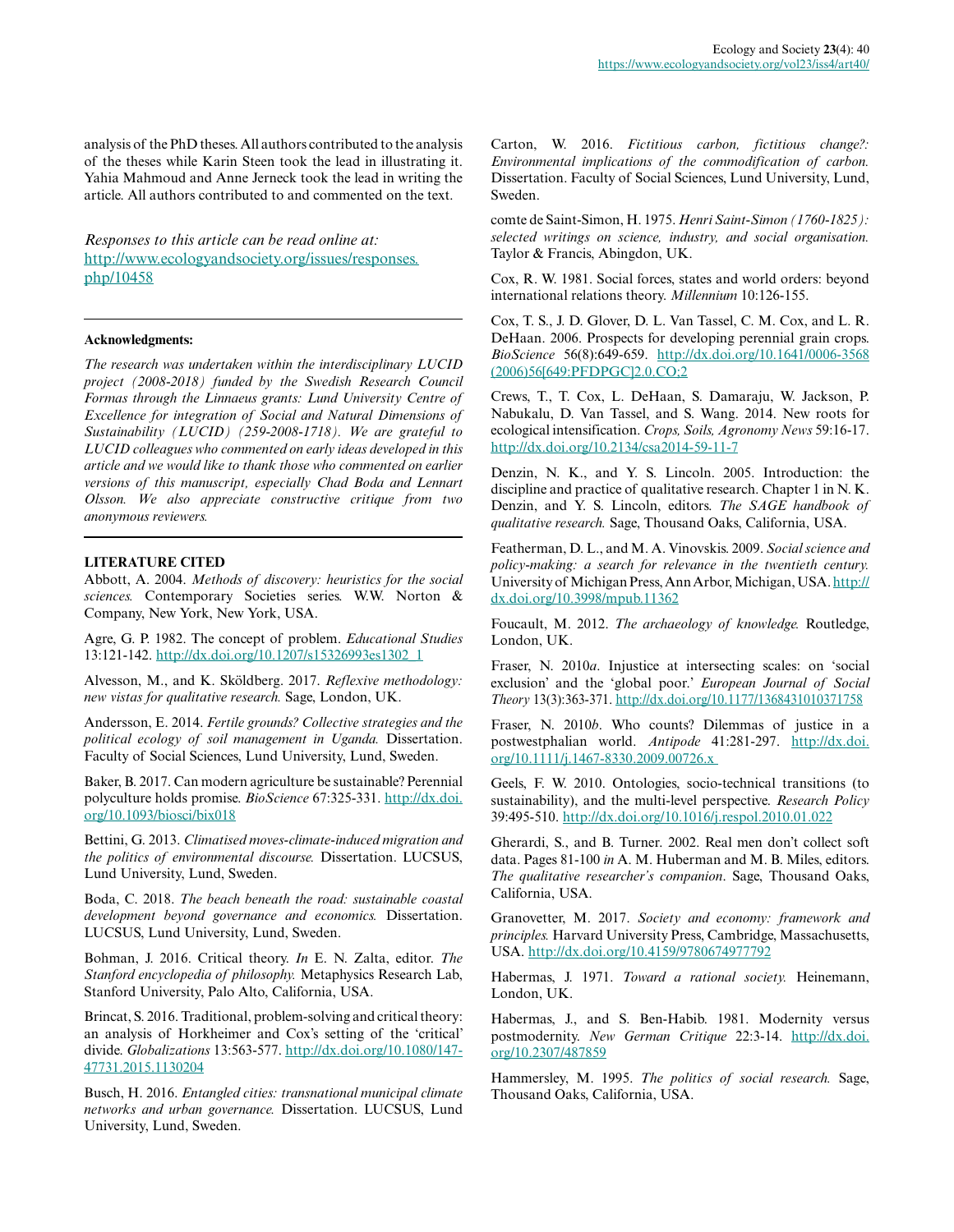Hansen, M. 2014. *Struggles over conservation space: social justice in the iSimangaliso Wetland Park, South Africa.* Dissertation. Faculty of Social Sciences, Lund University, Lund, Sweden.

Harnesk, D. 2018. *Adding fuel to the fire.* Dissertation. LUCSUS, Lund University, Lund, Sweden.

Hay, C. 2002. *Political analysis: a critical introduction*. Palgrave Macmillan, London, UK. [http://dx.doi.org/10.1007/978-0-230-62911-0](http://dx.doi.org/10.1007%2F978-0-230-62911-0)

Hildingsson, R. 2014. *Governing decarbonisation: the state and the new politics of climate change.* Dissertation. Department of Political Science, Lund University, Lund, Sweden.

Horkheimer, M. 1972. *Critical theory: selected essays. Vol. 1.* A&C Black, London, UK.

Isaksen, K. R. 2018. Without foundation or neutral standpoint: using immanent critique to guide a literature review. *Journal of Critical Realism* 17(2):97-117. [http://dx.doi.org/10.1080/147674](http://dx.doi.org/10.1080%2F14767430.2018.1427180) [30.2018.1427180](http://dx.doi.org/10.1080%2F14767430.2018.1427180)

Isgren, E. 2018. *Between nature and modernity: agroecology as an alternative development pathway.* Dissertation, LUCSUS, Lund University, Lund, Sweden.

Islar, M. 2013. *Private rivers: politics of renewable energy and the rise of water struggles in Turkey.* Dissertation, LUCSUS, Lund University, Lund, Sweden.

Jerneck, A., L. Olsson, B. Ness, S. Anderberg, M. Baier, E. Clark, T. Hickler, A. Hornborg, A. Kronsell, E. Lövbrand, and J. Persson. 2011. Structuring sustainability science. *Sustainability Science* 6:69-82. [http://dx.doi.org/10.1007/s11625-010-0117-x](http://dx.doi.org/10.1007%2Fs11625-010-0117-x)

Jones, P., L. Bradbury, and S. LeBoutillier. 2011. *Introducing social theory.* Polity, Cambridge, UK.

Joseph, J. 2013. Resilience as embedded neoliberalism: a governmentality approach. *Resilience* 1(1):38-52. [http://dx.doi.](http://dx.doi.org/10.1080%2F21693293.2013.765741) [org/10.1080/21693293.2013.765741](http://dx.doi.org/10.1080%2F21693293.2013.765741)

Jönsson, E. 2013. *Fields of green and gold: territorial hunger, rural planning, and the political ecologies of high-end golf.* Dissertation. Department of Human Geography, Lund University, Lund, Sweden.

Khagram, S., K. A. Nicholas, D. M. Bever, J. Warren, E. H. Richards, K. Oleson, J. Kitzes, R. Katz, R. Hwang, R. Goldman, J. Funk, and K. A. Brauman. 2010. Thinking about knowing: conceptual foundations for interdisciplinary environmental research. *Environmental Conservation* 37:388-397. [http://dx.doi.](http://dx.doi.org/10.1017%2FS0376892910000809) [org/10.1017/S0376892910000809](http://dx.doi.org/10.1017%2FS0376892910000809)

Kincheloe, J. L., and P. McLaren. 2002. Rethinking critical theory and qualitative research. Pages 87-138 *in* Y. Zou and E. T. Trueba, editors. *Ethnography and schools: Qualitative approaches to the study of education.* Rowman & Littlefield, Lanham, Maryland, USA.

König, A. 2018. Sustainability science as a transformative social learning process. Pages 3-28 *in* A. König, editor. *Sustainability science: key issues.* Routledge, Abingdon, UK. [http://dx.doi.](http://dx.doi.org/10.9774%2FGLEAF.9781315620329_2) [org/10.9774/GLEAF.9781315620329\\_2](http://dx.doi.org/10.9774%2FGLEAF.9781315620329_2)

Krause, T. 2013. *Buying conservation-financial incentives for tropical forest conservation in the Ecuadorian Amazon.* Dissertation, LUCSUS, Lund University, Lund, Sweden.

Kuhn, T. S. 1962. *The structure of scientific revolutions.* University of Chicago Press, Chicago, Illinois, USA.

Low, B., E. Ostrom, C. Simon, and J. Wilson. 2002. Redundancy and diversity: do they influence optimal management. Pages 83-114 *in* F. Berkes, J. Colding, and C. Folke, editors. *Navigating social-ecological systems: building resilience for complexity and change.* Cambridge University Press, Cambridge, UK. [http://dx.](http://dx.doi.org/10.1017%2FCBO9780511541957.007) [doi.org/10.1017/CBO9780511541957.007](http://dx.doi.org/10.1017%2FCBO9780511541957.007) 

Lund, E. 2013. *Hybrid governance in practice-public and private actors in the Kyoto Protocol's clean development mechanism.* Dissertation. Department of Political Science, Lund University, Lund, Sweden.

Lyotard, J.-F. 1984. *The postmodern condition: a report on knowledge.* University of Minnesota Press, Minneapolis, Minnesota. USA.

May, T. 2011. *Social research: issues, methods and process.* Fourth edition. Open University/McGraw-Hill Education, Berkshire, UK.

McAdam, D., S. Tarrow, and C. Tilly. 2003. Dynamics of contention. *Social Movement Studies* 2:99-102. [http://dx.doi.](http://dx.doi.org/10.1080%2F14742837.2003.10035370) [org/10.1080/14742837.2003.10035370](http://dx.doi.org/10.1080%2F14742837.2003.10035370)

McCarthy, G. E. 1991. *Marx's critique of science and positivism.* Springer, Dordrecht, The Netherlands.

McCarthy, G. E. 2003. *Classical horizons: the origins of sociology in ancient Greece.* SUNY Press, Albany, New York, USA.

Merton, R. K. 1949. *On sociological theories of the middle range.* The Free Press, New York, New York, USA.

Morin, E. 1992. From the concept of system to the paradigm of complexity. *Journal of Social and Evolutionary Systems* 15:371-385. [http://dx.doi.org/10.1016/1061-7361\(92\)90024-8](http://dx.doi.org/10.1016%2F1061-7361%2892%2990024-8)

Moses, J. W., and T. L. Knutsen. 2012. *Ways of knowing: competing methodologies in social and political research.* Palgrave Macmillan, Basingstoke, UK.

Nastar, M. 2014. *Navigating troubled waters. An analysis of how urban water regimes in the global South reproduce inequality.* Dissertation. LUCSUS, Lund University, Lund, Sweden.

Olsson, L., and A. Jerneck. 2018. Social fields and natural systems: integrating knowledge about society and nature. *Ecology and Society* 23(3):26.<https://doi.org/10.5751/ES-10333-230326>

Olsson, L., A. Jerneck, H. Thoren, J. Persson, and D. O'Byrne. 2015. Why resilience is unappealing to social science: theoretical and empirical investigations of the scientific use of resilience. Science Advances 1(4):e1400217.

Price, S. C. 1999. Public and private plant breeding. *Nature Biotechnology* 17:938. [http://dx.doi.org/10.1038/13594](http://dx.doi.org/10.1038%2F13594) 

Ragin, C. C., and L. M. Amoroso. 2010. *Constructing social research: the unity and diversity of method.* Pine Forge, Newbury Park, California, USA.

Ramasar, V. 2014. *Fluid governance: scalar politics in the South African waterscape.* Dissertation. LUCSUS, Lund University, Lund, Sweden.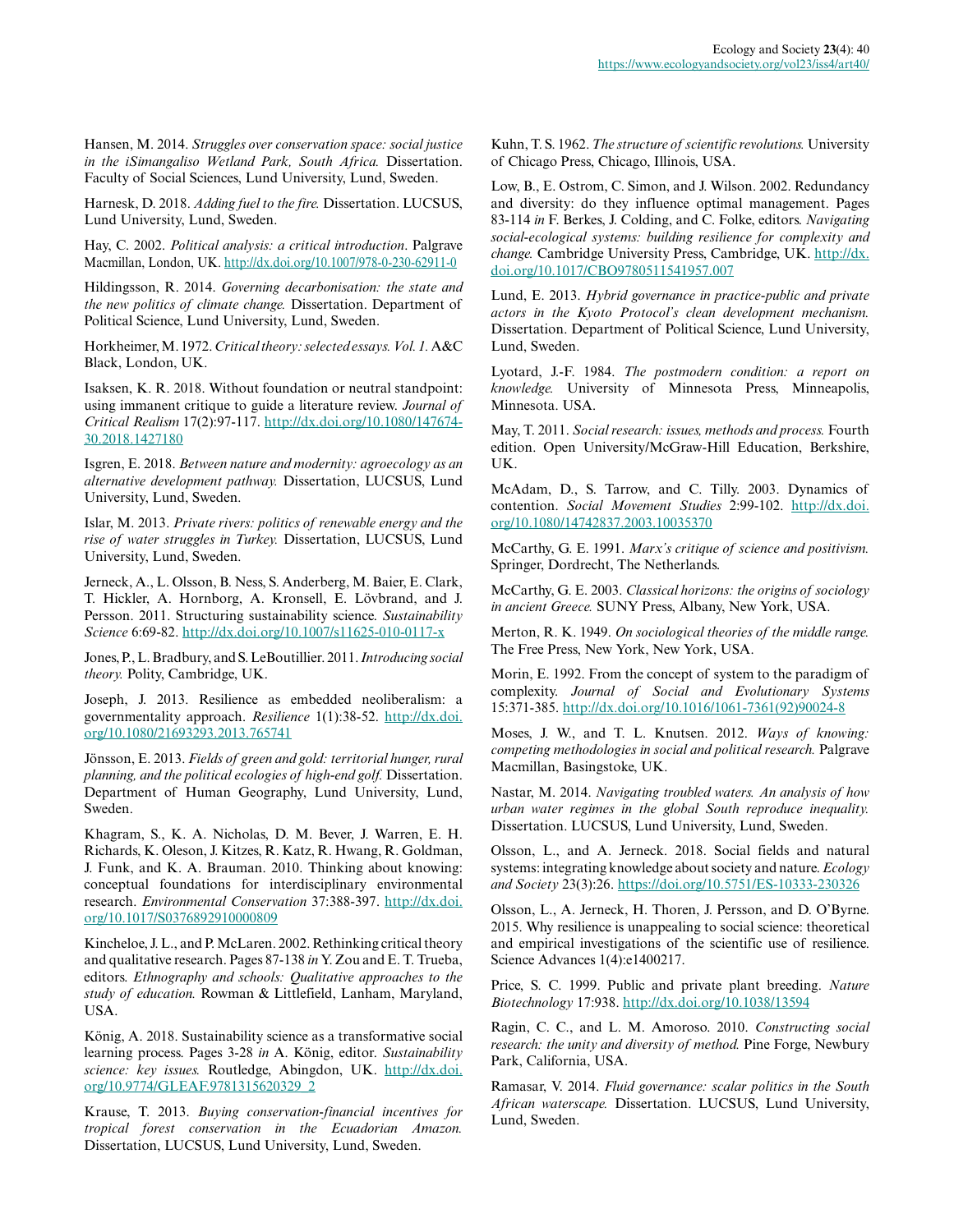Ramsey, A. 2000. Klassisk och modern samhällsteori. Pages 142-159 *in* H. Andersen and L. B. Kaspersen, editors. *Classical and modern social theory.* Blackwell, Oxford, UK.

Ritzer, G., and J. Stepnisky. 2017. *Contemporary sociological theory and its classical roots: the basics.* SAGE, Thousand Oaks, California, USA.

Scheffer, M. 2009. *Critical transitions in nature and society.* Princeton University Press, Princeton, New Jersey, USA.

Sen, A. 1999. *On ethics and economics.* Blackwell, Oxford, UK.

Shahadu, H. 2016. Towards an umbrella science of sustainability. *Sustainability Science* 11:777-788. [http://dx.doi.org/10.1007/](http://dx.doi.org/10.1007%2Fs11625-016-0375-3) s11625-016-0375-3

Sjöström, C. 2015. *Food for naught: the politics of food in agricultural modernization for African smallholder food security.* Dissertation. LUCSUS, Lund University, Lund, Sweden.

Thorén, H. 2015. *The hammer and the nail: interdisciplinarity and problem solving in sustainability science.* Dissertation. Department of Philosophy, Lund University, Lund, Sweden.

Valencia, S. 2016. *Caught between spaces: socio-environmental vulnerability in formal and informal peri-urban Bogotá and Soacha, Colombia.* Dissertation. LUCSUS, Lund University, Lund, Sweden.

Warlenius, R. 2017. *Asymmetries: conceptualizing environmental inequalities as ecological debt and ecologically unequal exchange.* Dissertation. Faculty of Social Sciences, Lund University, Lund, Sweden.

Wright, E. O. 2010. *Envisioning real utopias.* Verso, London, UK.

Yengoh, G. T. 2013. *Explaining agricultural yield gaps in Cameroon.* Dissertation. Department of Physical Geography and Ecosystem Science, Lund University, Lund, Sweden.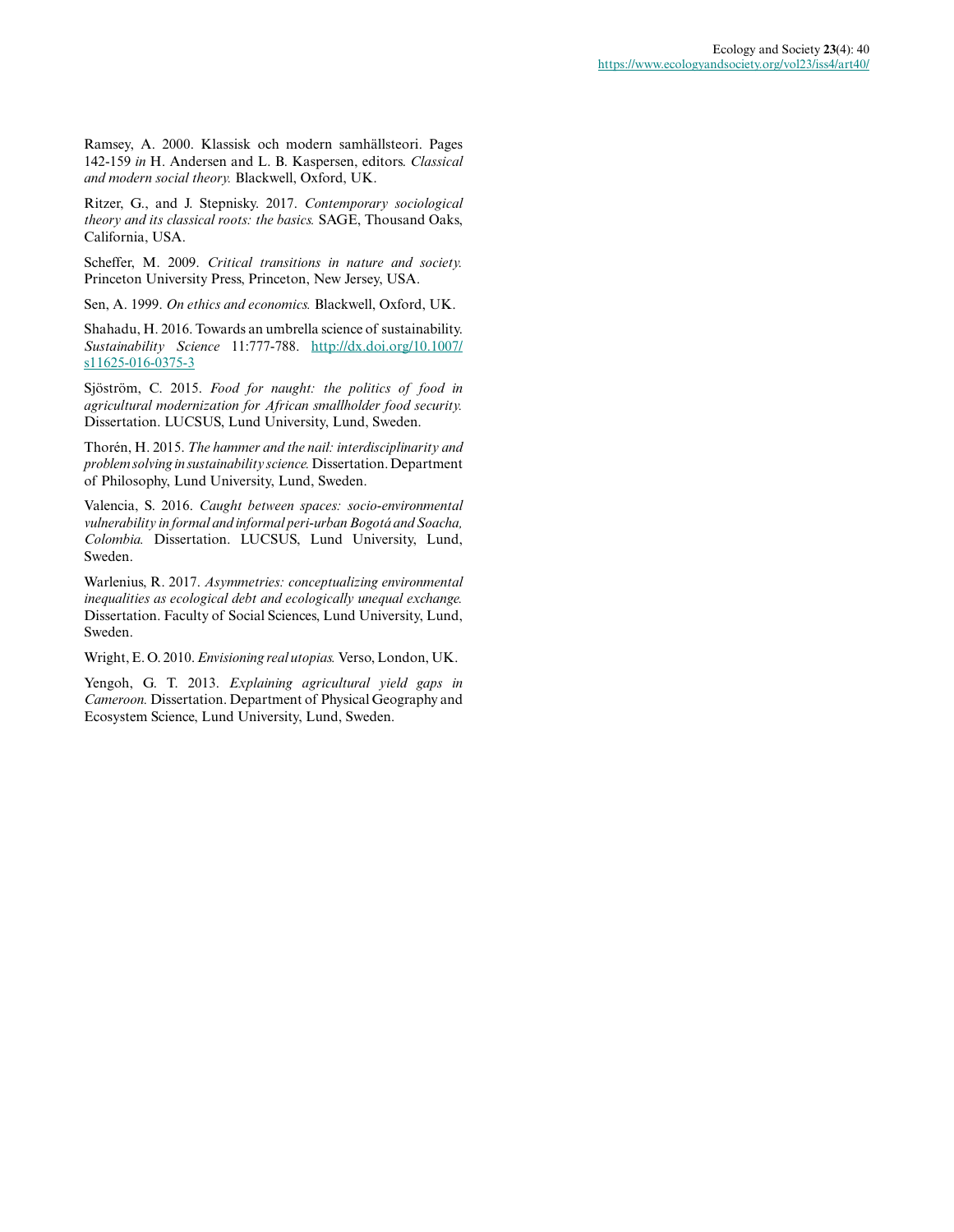**Appendix 1.** Our empirical material: 19 PhD dissertations on sustainability.

Andersson, Elina. 2014. *Fertile Grounds? Collective strategies and the political ecology of soil management in Uganda.* Lund: Lund Dissertations in Sustainability Science.

Bettini, Giovanni. 2013. *Climatised Moves. Climate-induced migration and the politics of environmental discourse.* Lund: Lund Dissertations in Sustainability Science.

Brandstedt, Eric. 2013. *The Construction of Sustainable Development in Times of Climate Change*. Lund: Lund Dissertations in Philosophy.

Busch, Henner. 2016. *Entangled Cities: transnational municipal climate networks and urban governance.* Lund: Lund Dissertations in Sustainability Science.

Carton, Wim. 2016. *Fictitious Carbon, Fictitious Change*. *Environmental Implications of the Commodification of Carbon*. Lund: Lund Dissertations in Human Geography.

Hansen, Melissa. 2014. *Struggles over conservation space. Social justice in the iSimangaliso Wetland Park, South Africa*. Lund: Lund Dissertations in Sustainability Science.

Hildingsson, Roger. 2014. *Governing Decarbonisation. The State and the New Politics of Climate Change*. Lund: Lund Dissertations in Political Science.

Islar, Mine. 2013. *Private Rivers. Politics of renewable energy and the rise of water struggles in Turkey*. Lund: Lund Dissertations in Sustainability Science.

Jönsson, Erik. 2013. *Fields of Green and Gold. Territorial hunger, rural planning, and the political ecologies of high-end golf*. Lund: Lund Dissertations in Human Geography.

Kaijser, Anna. 2014. *Who is marching for Pachamama? An intersectional analysis of environmental struggles in Bolivia under the government of Evo Morales*. Lund: Lund Dissertations in Sustainability Science.

Krause, Torsten. 2013. *Buying Conservation. Financial incentives for tropical forest conservation in the Ecuadorian Amazon*. Lund: Lund Dissertations in Sustainability Science.

Lund, Emma. 2013. *Hybrid governance in practice. Public and private actors in the Kyoto Protocol's Clean Development Mechanism.* Lund: Lund Dissertations in Political Science.

Malm, Andreas. 2014. *Fossil Capital: The Rise of Steam-Power in the British Cotton Industry, c. 1825-1848, and the Roots of Global Warming.* Lund: Lund Studies in Human Ecology.

Nastar, Maryam, 2014. *Navigating Troubled Waters. An analysis of how urban water regimes in the global South reproduce inequality.* Lund Dissertations in Sustainability Science.

Ramasar, Vasna. 2014. *Fluid Governance. Scalar politics in the South Africa waterscape.*  Lund: Lund Dissertations in Sustainability Science.